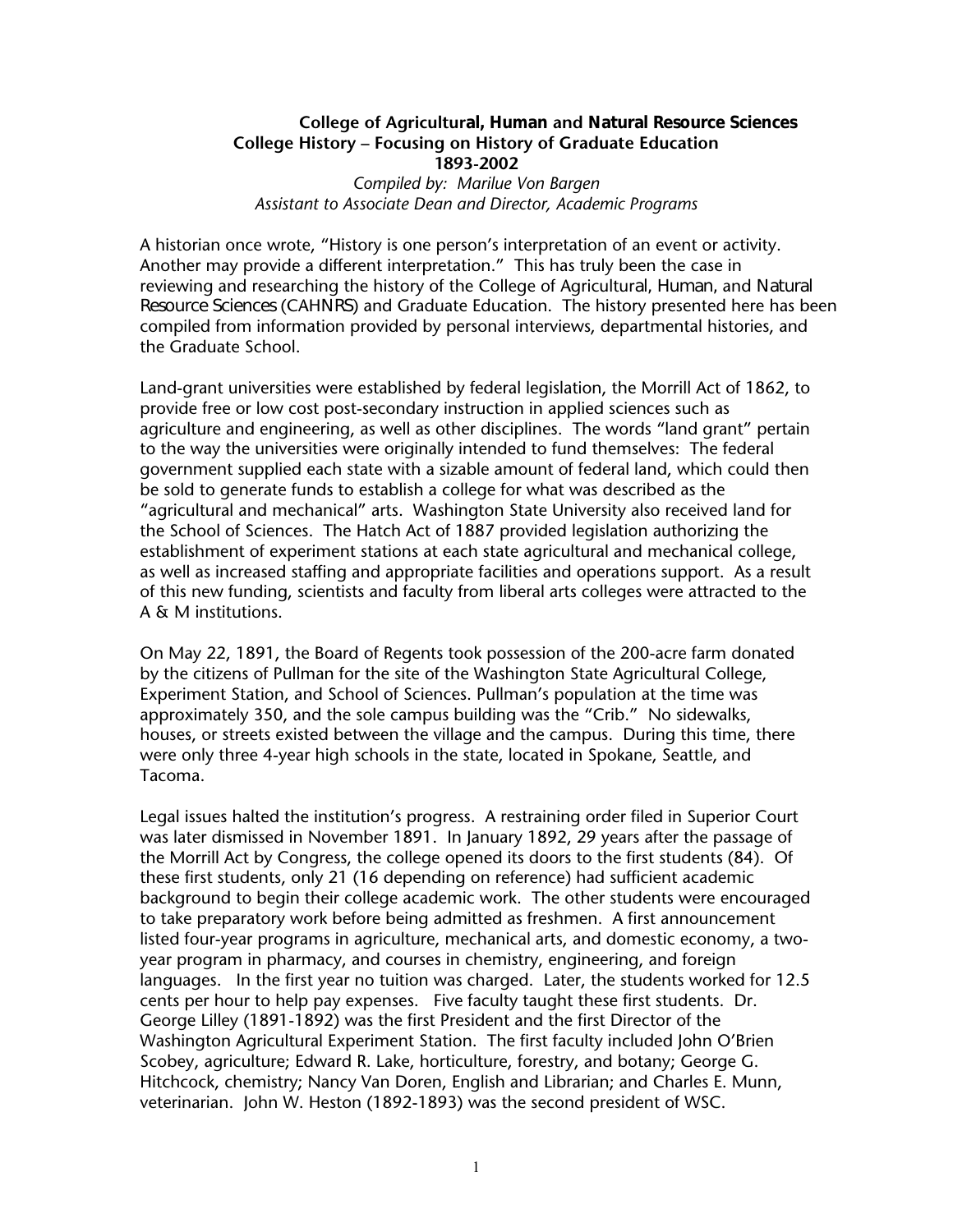William J. Spillman came to the college in July 1894, bringing the number of faculty to six. He was a plant scientist, mathematician, and the first wheat breeder. His job was to improve the economic health of farmers. He also was the football coach for two years. Even though he had to learn how to coach football from a book, his teams were undefeated.

With the arrival of Dr. E. A. Bryan as President and Director in 1893, the Department of Agriculture was established, and agricultural research began in Washington. By 1903, Dr. Bryan obtained financial support for a Domestic Economy Department. Edith McDermott was selected to organize and develop the new department. Nancy Van Doren, the first woman on the faculty, who taught English and served as the Librarian, was a strong supporter of this program. Van Doren Hall was erected in 1908 as the Domestic Economy Building.

In 1904 the agriculture and horticulture departments were merged, although in 1908 horticulture again received separate status as a department. In 1906 the School of Forestry was established. The Adams Act of 1906 doubled the federal funds for research. These new funds from the Adams Act and the Hatch Act of 1887 expanded the research possibilities for the research and extension centers and college. Because of the increased number of high schools, and improved curricula that prepared students for college, the preparatory program was closed in 1912. In 1914 the Smith Lever Act was passed, which established the national extension program. New majors with research and thesis studies were established in institutional nutrition and management, dietetics, and textiles by 1914.

In the early years, program offerings were listed only as "Agriculture." It was not until the arrival of President Holland in 1916 that the institution was restructured into colleges, departments, and schools. Also in 1916, there was pressure to make the Department of Home Economics part of the Department of Agriculture. After surveying the work of other institutions, Agnes Craig, Department Head, wrote, "Since homemaking is a universal need, would it not be desirable to create as part of the newly organized State College of Washington, a separate organization, the first College of Home Economics, thus recognizing the importance of education in that field and giving the work the dignified position that it deserves?" When the reorganization was announced in June 1917, it was confirmed that the College of Home Economics would be one of the five colleges (one of the first nationally).

On June 12, 1917, President Holland announced the establishment of five colleges and four schools. Colleges: Agriculture, Mechanical Arts and Engineering, Science and Arts, Veterinary, Home Economics. Schools: Mines, Education, Pharmacy, and Music and Applied Design. The College of Agriculture included the Departments of Agronomy, Horticulture, Forestry, Animal Science, Dairy, and the Experiment Station.

The first two graduate studies in home economics were conducted as early as 1918, but little research was possible until 1925, when the Purnell Act provided for investigations into "the development and improvement of rural life." Edna M. Courtney presented *"Some of the Practical, Social, and Aesthetic Problems Involved in Planning and Furnishing a Modern Home for a Family of Five with an Income Not Exceeding \$1500 a Year"* in fulfillment of her M.A. degree. Olga Grizzle's thesis topic was *"A Study of Home*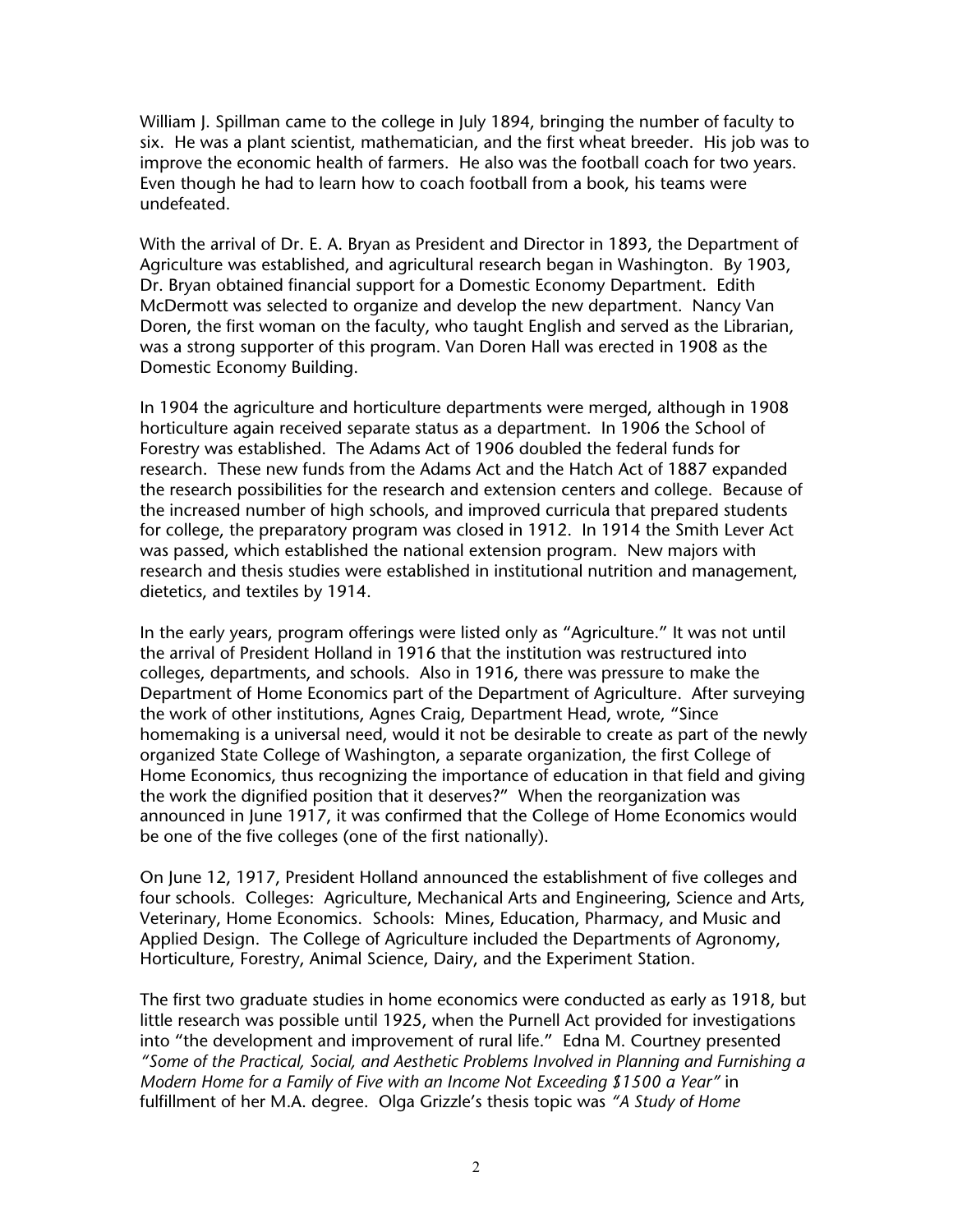*Economics Practice Houses with a View Toward Their Educational Value."* Since then, research has been developed in the areas of housing, textiles and clothing, children and families, home economics education, family and consumer economics, and food nutrition.

Florence Harrison was the first Dean of the College of Home Economics from 1919 to 1937. The Home Economics Building was built in 1928. It was named White Hall in 1960 in recognition of Mary Elmina White, who served WSC for 33 years. Between 1938 and 1961 Velma Phillips was dean, and 654 B.A. degrees, 581 B.S. degrees, 44 M.A. degrees, 49 M.S. degrees, 18 M.A. teaching degrees, and 2 Ph.D. degrees were awarded.

In April 1922, the Graduate School was formally organized. This meant requirements for graduate degrees would become more defined and recruitment of highly qualified students for the advanced degrees in the current and new programs would be increased. The faculty Research Council was formed to encourage faculty and student research. With the exception of agriculture, there was little financial assistance for graduate student and faculty research. By 1935, 17 doctoral and 350 master's degrees were awarded.

In 1924 the College of Agriculture issued a statement of purpose under the heading "Aim and Curricula of the College of Agriculture: The aim of the College of Agriculture is to equip its students with a well balanced education and to prepare them for successful work in some branch of the field of agriculture." In 1928 a new statement read, "The aim of the College of Agriculture is (a) to give students a broad, liberal education with agriculture as a basis; (b) to prepare them for the agricultural profession, especially for the farm and for businesses closely related to agriculture; (c) to develop the ability and the desire to lead; and (d) to foster a spirit of service to society."

In 1967, Washington State University's home economics international outreach was recognized when Mrs. Matsuyo Yamamoto, a 1937 home economics graduate, was honored with the WSU Distinguished Alumnus Award. This was in recognition of her efforts in developing an extensive Rural Home Living Improvement Program in Japan. She was one of the first women appointed to the high post of Counselor with the Bureau of Agriculture Policy in the Ministry of Agriculture in her country. Later, she worked with the Food and Agriculture Organization of the United Nations and also served as a leader of education in nutrition. In 2001, her niece, Sonae Ohmori, visited WSU and attended the CAHE Awards Banquet, representing a scholarship named for Yamamoto.

A recent publication of the National Association of State Universities and Land Grant Colleges (NASULGC) notes that land grant colleges and universities currently "award about one-third of all U.S. students studying for bachelor's and master's degrees, 62 percent of all doctoral degrees, and around 70 percent of the nation's engineering degrees." There are 75 land grant universities, 17 of which are the historically black public institutions created by the Second Morrill Act of 1890. In 1994, 30 tribal colleges became land grant institutions.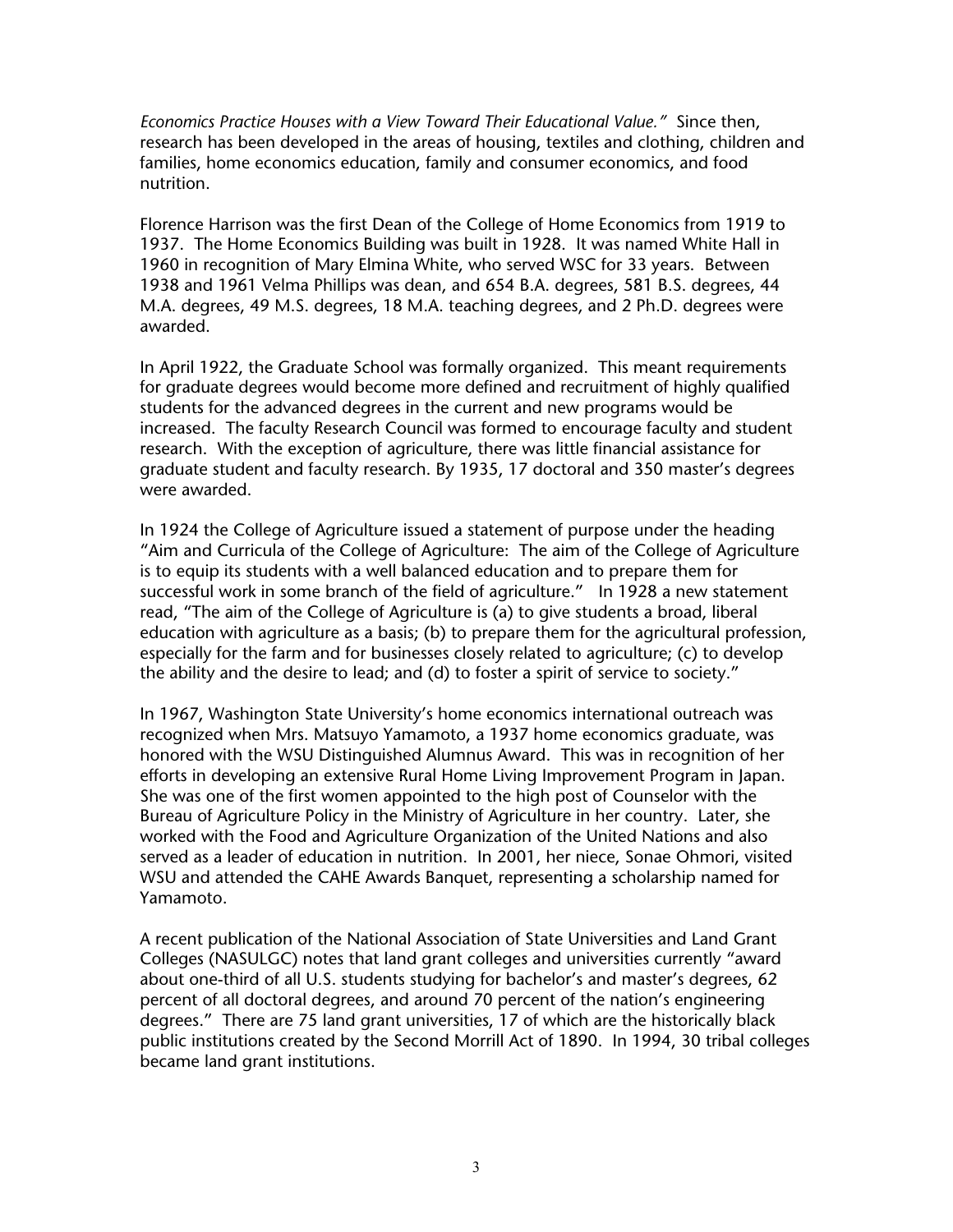The College of Agriculture and Home Economics has undergone many changes over the years – the merging of the Colleges of Agriculture and Home Economics in October 1982, programs moving from other colleges to CAHE, departmental name changes and mergers, joint programs with other colleges, cooperative programs with other institutions, and new programs utilizing the latest technologies of distance delivery. Today fifteen departments and programs offer undergraduate and graduate education. The evolvement of these departments and their role in graduate education follows. Note that not all of the departments have documented histories; the information provided comes from a variety of sources, and the information type may be different for each department.

**Agricultural Economics Animal Sciences Apparel, Merchandising, and Interior Design Biological Systems Engineering Crop and Soil Sciences Entomology Food Science and Human Nutrition Horticulture and Landscape Architecture Human Development Institute of Biological Chemistry Natural Resource Sciences Plant Pathology Plant Physiology Rural Sociology Statistics (Joint Program)** 

#### **AGRICULTURAL PROGRAMS**

#### **Agricultural Economics**

The chronological history of the department lists:

1892/93 – Curriculum in agricultural topics: rural economy, accounts and records, employment and labor.

1919 – Department of Farm Management

1925 – Department of Farm Management and Agricultural Economics with three faculty members by 1926.

1926 – Agricultural business curriculum inaugurated in the new Department of Business Administration.

1930 – Faculty increased to four.

1941 – Department of Economics formed.

1946 – Department of Agricultural Economics formed and courses were shifted from the Department of Economics.

1947 – M.A. and Ph.D. in Agricultural Economics approved.

1965/67 – Major revision in Agricultural Economics curriculum.

1974/75 – Undergraduate and graduate degree requirements modified.

1988 – B.S. in Agribusiness approved.

1994 – M.A. in Agribusiness approved.

2000 – Ph.D. program coordinated with Economics and Finance Ph.D. programs.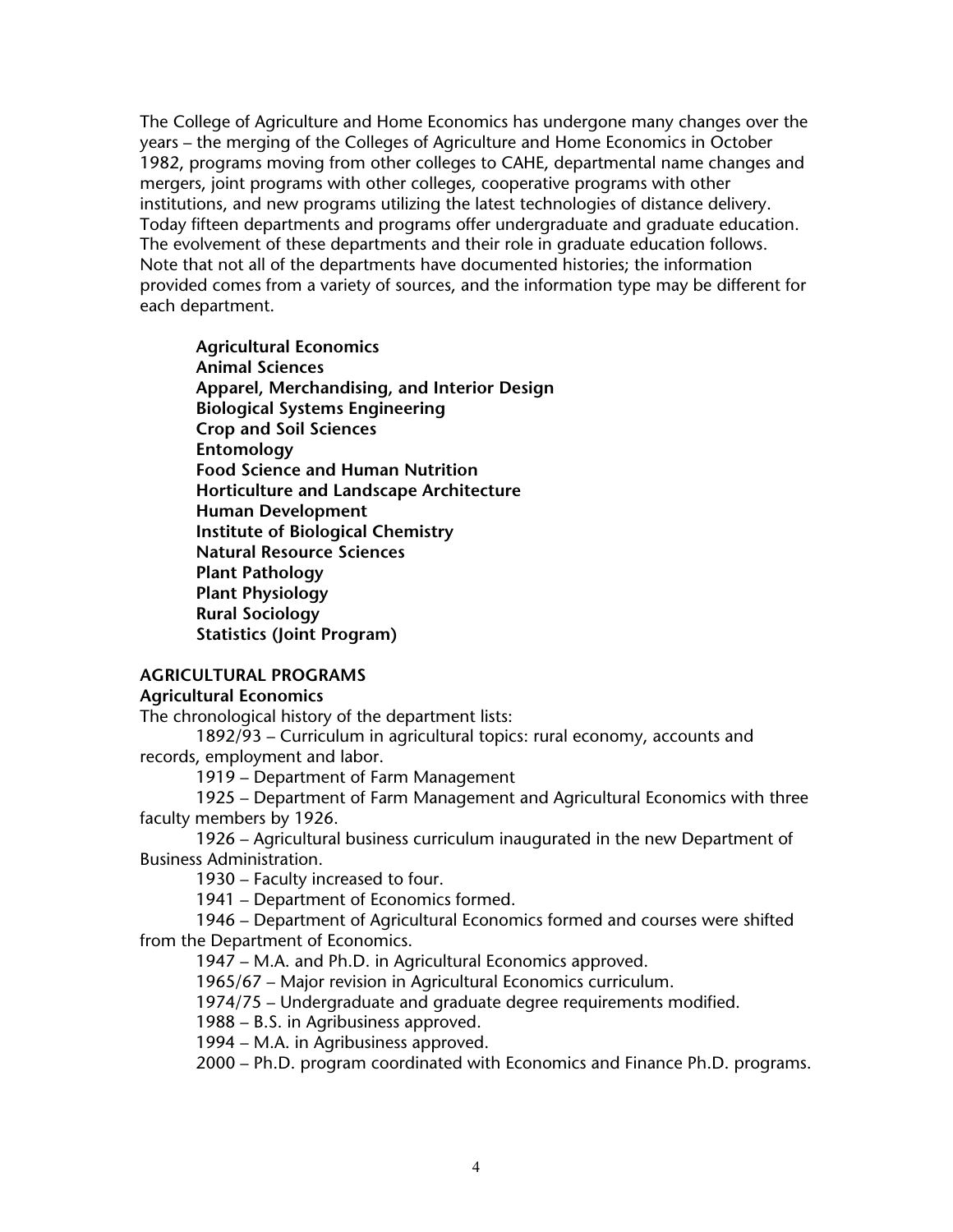Edwin Francis Landerholm was awarded the first M.A. in Agricultural Economics in 1930 and Clive Richards Harston received the first Ph.D. in Agricultural Economics in 1951.

The department awarded 362 M.A. and 189 Ph.D. degrees from 1946 to 2001. The precursor, Department of Farm Management, awarded several master's degrees back to the 1920s. Graduate student research has covered a wide range of farm production, consumer, natural resources, policy, and development topics. For example, an early M.A. thesis (Orten Baker, M.A., 1924) was titled *"Dairy Farm Organization in Relation to Cost of Producing Milk on 70 Farms in Spokane and Stevens Counties."* A Ph.D. dissertation completed by Fengquin Zhao in May, 2001 was titled *"The Economic Effects of Tariff Rate Quotas and Trade Liberalization: An Application of China's WTO Accession."* 

More than one-third of the students who have attended WSU to pursue graduate degrees in agricultural economics have come from Asia, Africa, Europe, South and Central America, and the Middle East. The Department's domestic and international graduate degree recipients have established important careers in industry, government, and academia. For example, Dibyo Prabowo (Ph.D., 1977) has served for years as a leading advisor to the Indonesian Ministry of Agriculture. Alfred Murathe-Muthee (Ph.D., 1983) directed one of Kenya's largest banks. Joe Dewbre (Ph.D., 1977) has served as one of the leading analysts in the Organization of Cooperation and Development in Paris. John Baritelle (Ph.D., 1973), featured in a 2001 *WSU Hilltopics* article as a distinguished university alumnus, is one of the leading grape growers, vintners, and agribusinessmen in California's world famous grape growing region. Jerry Howard (Ph.D., 1974) now serves as President and CEO of Alabama – Tennessee Natural Gas and Oil Corporation. Scores of the Department's Ph.D.'s have served or are serving distinguished careers in university research and teaching. At least a dozen of these Ph.D.'s have served as department chairs at U.S. universities, literally from Maine to California. This group includes Greg White (M.A., 1977), George Criner (Ph.D., 1983), Al Kezis (Ph.D., 1978), Dan Bernardo (Ph.D., 1985), Sam Cordes (Ph.D., 1973), Lee Gray (Ph.D., 1970), Mike Hammig (Ph.D., 1978), Jean Wyckoff (Ph.D., 1963), Glenn Whipple (Ph.D., 1980), Richard Shane (Ph.D., 1978), Ken Scott (Ph.D., 1975), and Jim Cornelius (Ph.D., 1977).

Many of the Department's M.A.'s have stepped into the front ranks of agribusiness and agriculture. Craig Marotz (M.A., 1988) managed McDonalds Corporation's potato supply in Europe. Craig was one of the executives present at the opening of the historic first McDonalds in Paris and later in Moscow. Richard Prior (M.A., 1975) and Ken Boyko (M.A., 1974) held seats on the U.S. Wheat Associates and the Minnesota Commodity Exchange, respectively. Agricultural Economics M.A.'s are leaders among the dryland grains, irrigated crops, tree fruit, beef, and dairy sectors of the diverse Washington agricultural economy. Dan Moore (M.A., 1986) is one of Eastern Washington's wheat and barley growers leading the transition to soil conserving no-till farming methods. Bryan Sakuma (M.A., 1981) is a leading producer and processor of high value irrigated crops in the fertile Skagit County. *Compiled by Douglas L. Young, Professor, Agricultural Economics, September 2001.*

#### **Animal Sciences**

In the early years, the students were enrolled in agriculture without indication of departmental affiliations. In 1892-93 there were six students in agriculture. The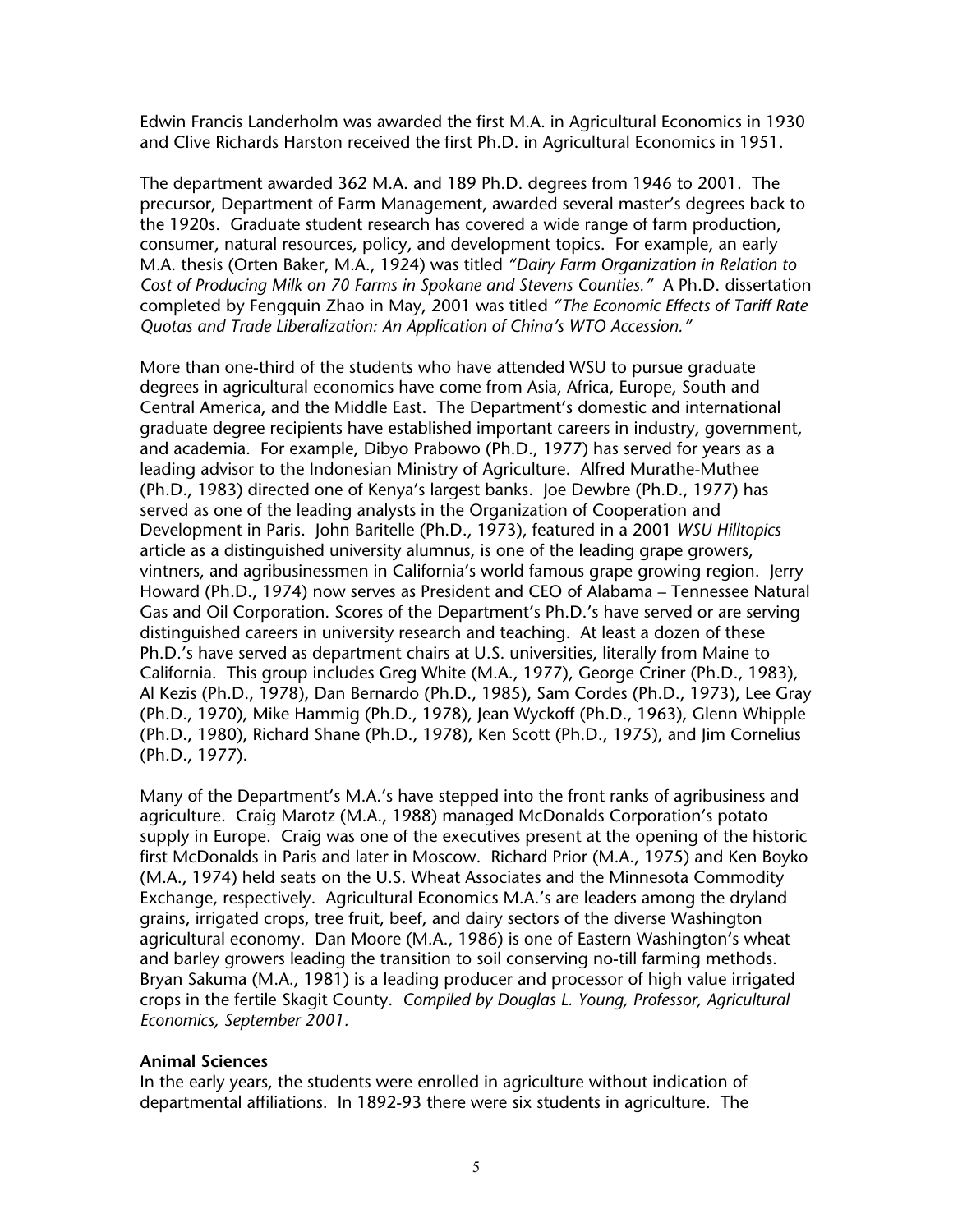Agricultural Experiment Station 1892 Second Annual Report indicated plans for research with livestock, anticipating that "systematic experimentation be conducted in stock and poultry raising." The period circa 1910 showed program growth and expansion of faculty from two to five, when for the first time an instructor in poultry was Cora Lillian Blanchard, the first woman faculty member in the Department of Agriculture. The 1912 catalog's lead statement for the Department of Agriculture read: "The courses of study offered in this department are intended to give a thorough training in the field of agriculture as a science."

From 1898, when the first B.S. degree was awarded, until 1965, all B.S. degrees were awarded in agriculture. For nearly 30 years, Animal Sciences, as other departments, were part of the inclusive Department of Agriculture. In President Holland's reorganization of 1917 they were then named the Husbandry Departments with department heads: Animal – William Hislop; Dairy – Edwin G. Woodward; and Poultry – Helen D. Whitaker. This structure continued until post WWII when the names were updated and changed from Husbandry to Sciences.

The 1918 catalog first listed the requirements (40 hours) for the degree of M.S. in Agriculture. These were later reduced to 32 in the early 1920s. Depression, war and post-war era were very difficult times for the department, with the quality of the herds and facilities declining. By 1955, the enrollment increased and the herds were again worthy of pride. Research programs were being carried out in animal breeding, nutrition, biochemistry, physiology, disease and parasite control, and management.

In 1948-1949, enrollments in animal sciences were listed under the Departments of Animal, Dairy, and Poultry Husbandry. The first M.S. in Agriculture was awarded in 1929 to Grover Burnett and the first Ph.D. to Frederick James Stevenson, also in 1929. The Ph.D. degree could be obtained in Animal Science from 1948 to 1964 and in Animal Sciences after 1964. A Ph.D. degree was offered in Dairy Manufacturing one year only in 1951. There were a total of 31 Ph.D. degrees awarded in agriculture between 1929 and 1947, with the greatest number for any year, 4, in 1947. Between 1948 and 1987, Animal Science(s) awarded 114 Ph.D. degrees, with 9 to women. The first graduate degrees awarded in Animal Science were an M.S. in Dairy Sciences in 1930 to Daniel Herman Jacobson; an M.S. in Animal Sciences in 1932 to Ralph McCall, and a Ph.D. in Animal Sciences to Robert William Colby in 1949.

On July 1, 1963, President French announced the consolidation of the three departments into the Department of Animal Sciences. Dr. T. H. Blosser was the first Department Chair in April 1964. Excavation began in 1969 on the new building later to be known as Clark Hall. Dr. Blosser guided the consolidation of faculty, the planning for the new building, and the grouping of programs by discipline rather than commodities – nutrition, physiology, genetics, and food science. In the early 1970s, joint graduate programs in nutrition and genetics were begun. Both programs offered the M.S. and Ph.D. degrees. In the fall of 1970 the Department of Food Science and Technology was formed, which later became Food Science and Human Nutrition. During this time some faculty from the Animal Sciences Department transferred to the newly formed department. In the late 1970s, joint sheep/swine cooperative programs were developed with the University of Idaho.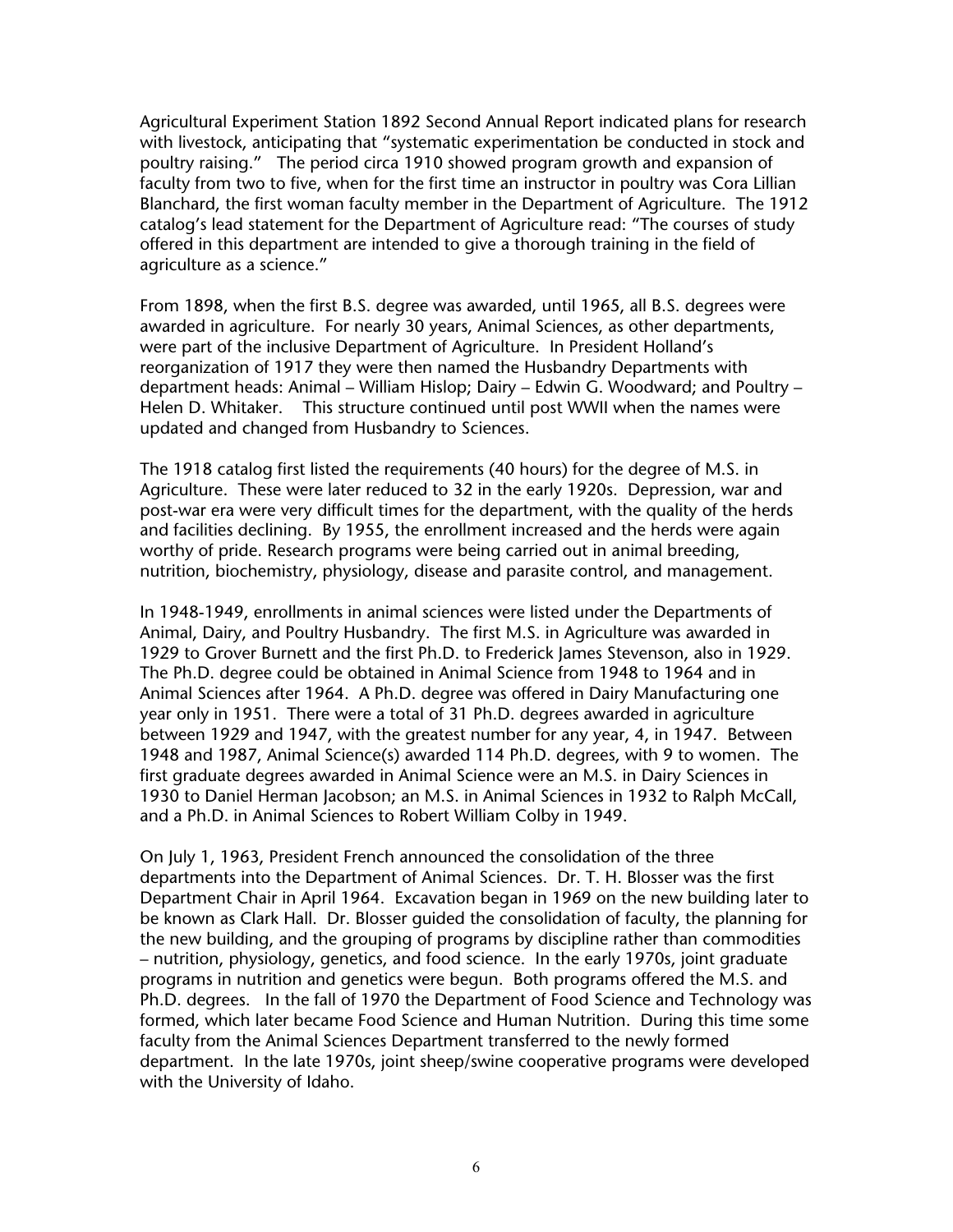#### **Biological Systems Engineering**

This department is home to five programs, including a joint program with the College of Engineering and Architecture. Agricultural Engineering (later renamed Biological Systems Engineering) and Agricultural Mechanization (later named Agricultural Technology Management) programs comprised the original department. General Agriculture, Agricultural Education, and Agricultural Communications were merged into the department in 1992.

The evolvement of the department and its programs can be seen in the awarding of its degrees. The first M.S. in Agricultural Education was awarded to H. Noel Bakke in 1921, the first M.S. in Agriculture to Gover Burnett in 1929, the first M.S. in Agricultural Engineering to Gustavee H. Bliesner in 1943, and the first MACEd in Adult/Continuing Education to Mary Jane Becker in 1980. In the 1990s the Agricultural Education graduate program was discontinued. Undergraduate and graduate degrees in Biological Systems Engineering are offered through the College of Engineering, with the first M.S. degree awarded to Subo Chang in 1995.

The State of Washington approved the M.S. in Agriculture degree in June 2000. It is a distance delivery program offered through the Tri-State Agriculture Distance Degree Alliance involving Washington, Idaho, and Oregon. The degree is offered in collaboration with Oregon State University and the University of Idaho.

The M.S. in Agriculture is a significant departure from other graduate programs offered within the College of Agriculture and Home Economics. It emphasizes the needs of agricultural professionals, practitioners, and educators who need to be prepared to apply new and emerging technologies and scientific knowledge. As a distance degree program, the M.S. in Agriculture offers opportunities for practitioners to continue their education while they are employed outside the Pullman area. The courses offered and the configuration of the degree are designed to meet the needs of professionals, practitioners, and educators dealing with the expanded demands of the  $21<sup>st</sup>$  Century. The program has proven to be quite popular with the first students applying even before it was approved. *Compiled by John R. Anderson, Ph.D., Assistant to Department Chair, November 2001.*

## **Crop and Soil Sciences**

The Third Annual Catalog 1894 lists William J. Spillman, Professor of Agriculture and Head of the Department of Agriculture on par with the Department of Horticulture. Agriculture courses included (1) Rural Economy, (2) Livestock and Poultry, and (3) Farm Crops. Soils courses were included within Farm Crops under headings such as soils and soil analysis, chemistry of plant life, crop rotations, and manures and fertilizers.

Spillman used genetics, mathematics, and research trials to produce varieties of wheat that enabled growers to continue to farm. He also encouraged farmers to produce alternate crops and livestock. Spillman left WSC in June of 1902 with the breeding program well established, and the breeding priorities he defined are still being addressed today. In 1904 he was placed in charge of the USDA's new Office of Farm Management. By 1910, he had seen the need to demonstrate the farm management practices used on the best paying farms, so he established a network of county extension agents in several states. He had 203 such agents when the Smith-Lever Act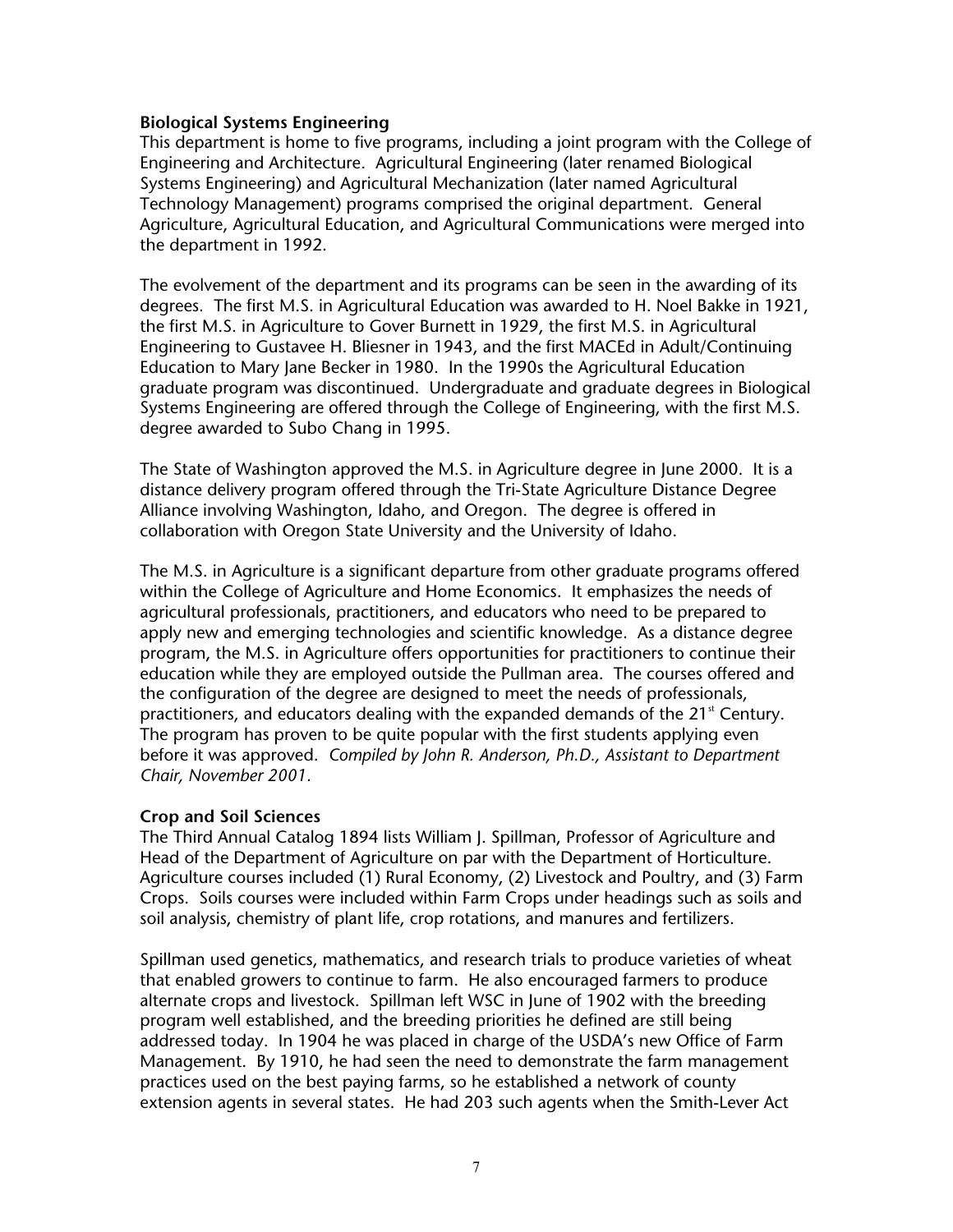was passed, creating a nationwide extension system in 1914. He was also interested in and involved in environmental and conservation issues. Nearly a century ago, Spillman advocated an alternative agriculture, not unlike the sustainable agriculture that America's farmers are still improving.

Agronomy (Soils and Crops) was listed for the first time in the 1898 catalog. In 1903 E. E. Elliott and George Severance joined the department. Severance taught the bulk of soils courses, then called farm management courses, and was named head of the newly organized Farm Management Department in 1918. By 1911, four courses in soils were offered and a fifth course, agricultural chemistry, was taught in the Chemistry Department. In 1912, there was the first indication that students could take higher-level soils courses applicable toward an advanced degree, a Master of Science in Agriculture.

In 1912 Edward Franklin Gaines became an instructor in agronomy to teach plant breeding. One of Gaines' graduate students in the 1930s was Orville Vogel, who named his world renowned semi-dwarf variety "Gaines" wheat in honor of his major professor at WSU. In 1918 Farm Crops and Soils split into separate departments. This change occurred at the same time the Department of Agriculture became a college. In 1925 a new course-numbering system was adopted by the University: numbers 0-99 = undergraduate credit; 100-199 = undergraduate or graduate credit; and 200 = graduate credit only. Most of the courses taught in soils qualified for graduate credit. The course number system has changed several times since then (1949, 1950s).

Prior to 1929, degrees higher than Master of Science had not been granted at WSU. One of the first Ph.D. degrees was in agriculture, awarded to Frederick J. Stevenson, who studied plant breeding in the Department of Agronomy. The first Ph.D. in Soils was granted to Carl A. Larson in 1931 and the second to Lloyd D. Doneen in 1933. The first Ph.D. in Crop Science (Agronomy) was awarded to William K. Smith in 1931 and the first M.S. in Crop Science (Agronomy) was awarded to Scott C. McMichael in 1932. The first Ph.D. in Soil Science was awarded to Charles D. Moodie in 1947, and the M.S. in Soils to Raymond J. Miller in 1959.

## **Entomology**

Faculty member, C. V. Piper, an agrostologist, arrived in 1892, but no entomology courses were taught until 1894, after the Department of Agriculture was established. In about 1896 the Department of Botany and Zoology came into being. Piper, Department Chairman, taught many courses, including entomology. His duties included research on economic pests, as well teaching. The first B.S. in Entomology was awarded to Blanche W. (Baum) Barnard in 1905. In 1907 A. L. Melander joined the department and became chairman of the independent Department of Zoology (including entomology).

A 1946 publication written by Harry Burke (1908) states that Jack Lee Webb was probably the first college student of forest insects in the United States – giving credit to WSC for initiating Forest Entomology. Mr. Webb was a student of C. V. Piper in 1900- 1901. He was then appointed Assistant Forest Expert in the Bureau of Forestry in May 1902 and relocated to the Black Hills in South Dakota.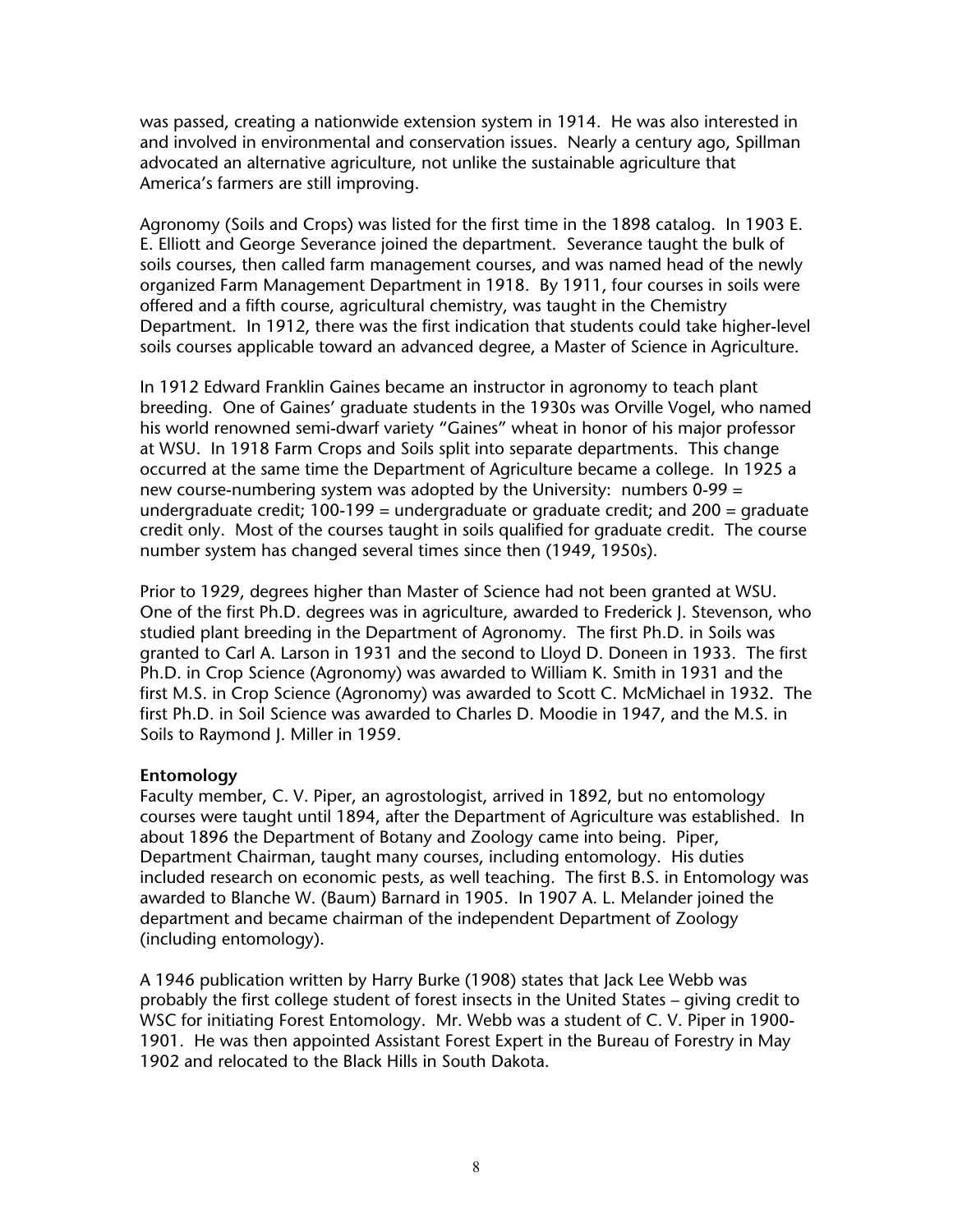In 1926 R. L. Webster succeeded Melander as chairman. During his tenure he administered academic and research programs at Pullman and supervised the research entomologists at the various agricultural centers at Wenatchee, Mt. Vernon, Puyallup, Vancouver, and Prosser. In 1962 entomology became a separate department with H. S. Telford as the first chair.

The first M.S. in Entomology was awarded to Harry E. Burke in 1908 and the first Ph.D. was awarded to William D. Bedard in 1937.

#### **Food Science**

In October 1982, the College of Agriculture and the College of Home Economics merged into the new College of Agriculture and Home Economics. This merger included two departments concerned with foods: The Food Science and Technology Department (formed in the fall of 1970 as part of the former College of Agriculture), and the Human Nutrition and Foods Department (as part of the College of Home Economics). (Note: Human Nutrition is listed later in this document with the home economics programs.)

Early food science history is tied to the dairy and animal science programs. In 1895, a wooden "Dairy Manufacturing Plant" was built near Wilson Road. Instructors in the dairy industry from the University of Wisconsin were employed to instruct students in butter and cheese making. This building burned in 1902. In 1903 a brick "Creamery Building" was built west of College Hill, which provided laboratories, classrooms, and offices for the Dairy Department until 1918, when it became the Mining Building. Troy Hall was completed and dedicated in 1926, and in November 1987 ground was broken for the new Food Science and Human Nutrition Building, completed in 1992.

In the years 1894-1896 courses in dairying (butter and cheese making) were offered, and in 1897 the  $6<sup>th</sup>$  Annual Catalog lists "6. Dairying – Full Course." The 1898 catalog lists "Agrotechny-manufacture of butter, cheese, sugar, syrup, etc." After 1910, dairy production, dairy manufacturing, and dairy extension programs were added. The Western Washington Experiment Station included dairymen from 1918-1922 and 1930- 1940. In the 1950s, faculty were involved in the Agency for International Development that sponsored a program between the U.S. and Pakistan. This cooperative program lasted more than 15 years, with a number of M.S. and Ph.D. students from Pakistan continuing their studies at WSU.

In the early 1960s, President French instructed the Departments of Dairy, Animal, and Poultry Science to give serious consideration to combining into one department. In 1963 the Department of Animal Sciences was formed. During the 1970s, some faculty from the Animal Sciences Department transferred to the newly formed Department of Food Science and Technology.

This history would not be complete without a note about the creamery and "Cougar Gold." Over the past 70 years, the WSU Creamery has contributed to WSU's reputation as a leading university in agricultural-related research and education. Beginning in the 1920s, milk from the WSU dairy herd was processed by a private contractor in Troy Hall, which housed the Creamery from 1907 to 1992. In the 1940s the operation was taken over by the university, and Ferdinand's Bar came into being.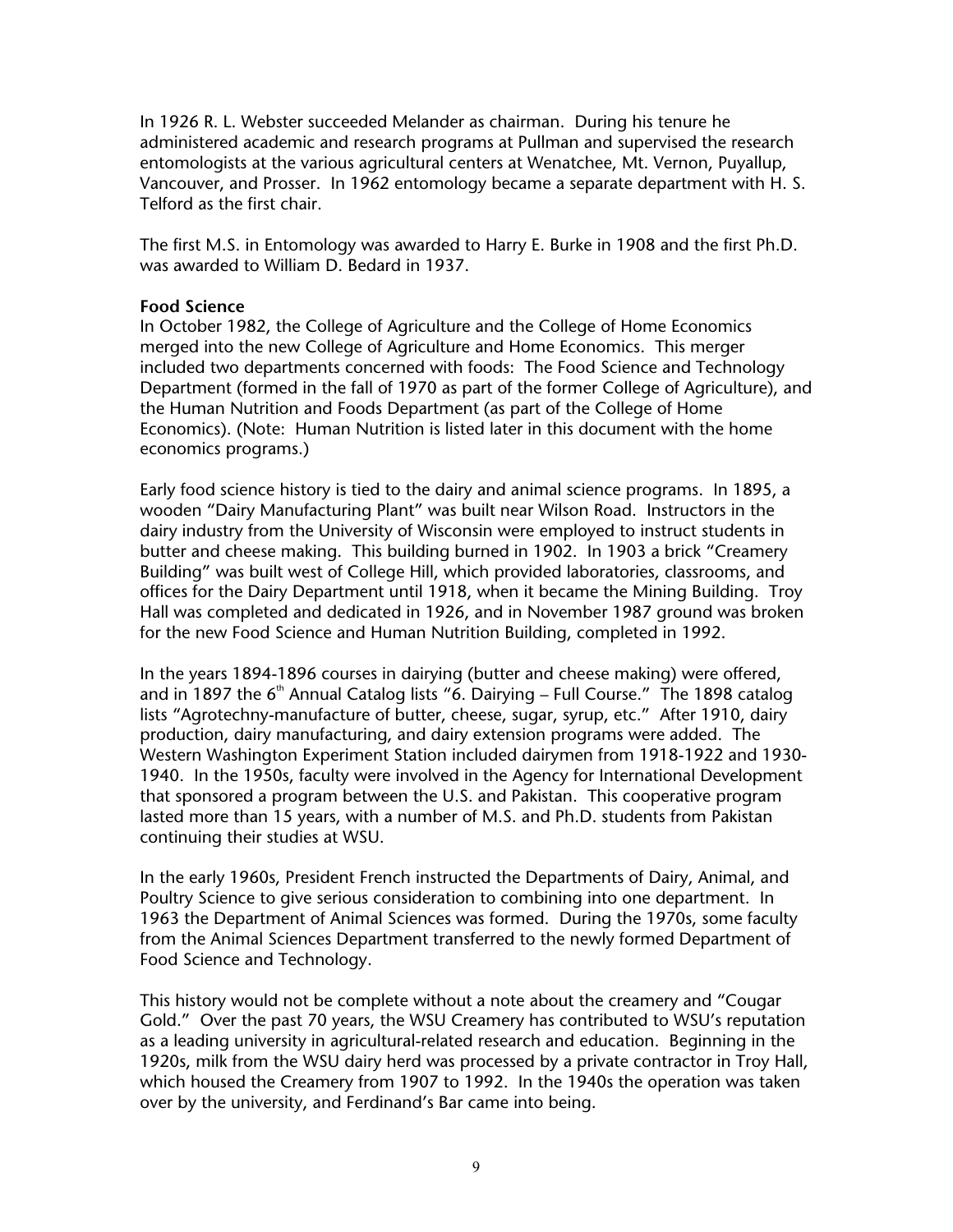The U.S. Government and the American Can Company sponsored research during the 1940s focused on developing a canned cheese product that did not develop gas (gas caused cans to bulge when stored). This new cheese was so delicious, it was dubbed "Cougar Gold" after Dr. N.S. Golding, who was involved in the research. The Creamery currently produces 182,000 cans of cheese each year and 11,000 gallons of ice cream.

The research and instruction in cheese production continues today where students gain experience directly applicable to work in the food science field. The first M.S. in Food Science was awarded to George J. Burns in 1959, and the first Ph.D. in Food Technology to Hilmer A. Frank in 1954. Joseph Jwu-Shan Jen received his M.S. in Food Science in 1964. Dr. Jen is widely recognized as an agricultural scientist and educator, and is the current USDA, Undersecretary, Research, Education, and Economics. Dr. Jen is the 2002 College of Agriculture and Home Economics recipient of the Graduate Alumni Achievement Award.

## **Horticulture and Landscape Architecture**

The Department of Horticulture and Landscape Architecture (current department name) is one of the oldest programs in the college. Even before the work in agriculture was departmentalized and established as a college, instruction was offered in the field of horticulture. The first faculty member was E. R. Lake, 1891 – 1893. The first degree granted to a student majoring in horticulture was awarded in 1899, the first M.S. was awarded to Johann George Seupelt in 1908, and the first Ph.D. was awarded to Lawrence Leonard Claypool in 1935. Today, the department also offers an M.S. of Landscape Architecture in Pullman and at the WSU Spokane Campus. The first graduate of this program was Anri Nozaka Rapelje in 2000.

## **Natural Resource Sciences**

The first forestry class was listed in the 1892 catalog. However, in the four-year curriculum plan, this course would not be taught until the spring semester of the junior year – 1896. In preparation to teach the course, Mr. Edward R. Lake, the first horticulture faculty member, planted up to 12,000 tree seedlings on the 225-acre farm in the spring and summer of 1892. These included a variety of species, both for taxonomic identification and for campus beautification. Historically, this was the first forestry course offered in the state and one of the first in the nation. John A. Balmer was hired to head the Department of Horticulture in 1893, with training and experience from Europe that included floriculture, landscape gardening, and tree culture.

Several new buildings were constructed on campus in the early 1900s, including Science Hall. This building provided space for Agriculture, Horticulture, Veterinary Medicine, Botany, Zoology, the museum, and herbarium. Mr. Piper (Botany) was responsible for preparing flora of the region that was critical to teaching of forestry and range. Historically, range management as a science was born on the western range and first implemented by the U.S. Forest Service in 1905 with the establishment of National Forests. Forestry meant management of timber, range, water, wildlife, and recreation in a coordinated plan. John S. Cotton is credited with the first professional range research results published at the university level. In 1906 forestry was listed in the catalog as a subject area. Prior to this time, undergraduate and graduate programs emphasizing forestry or range management work were done in the departments of Horticulture, Botany, or Agriculture. In 1911 Forestry became a department separate from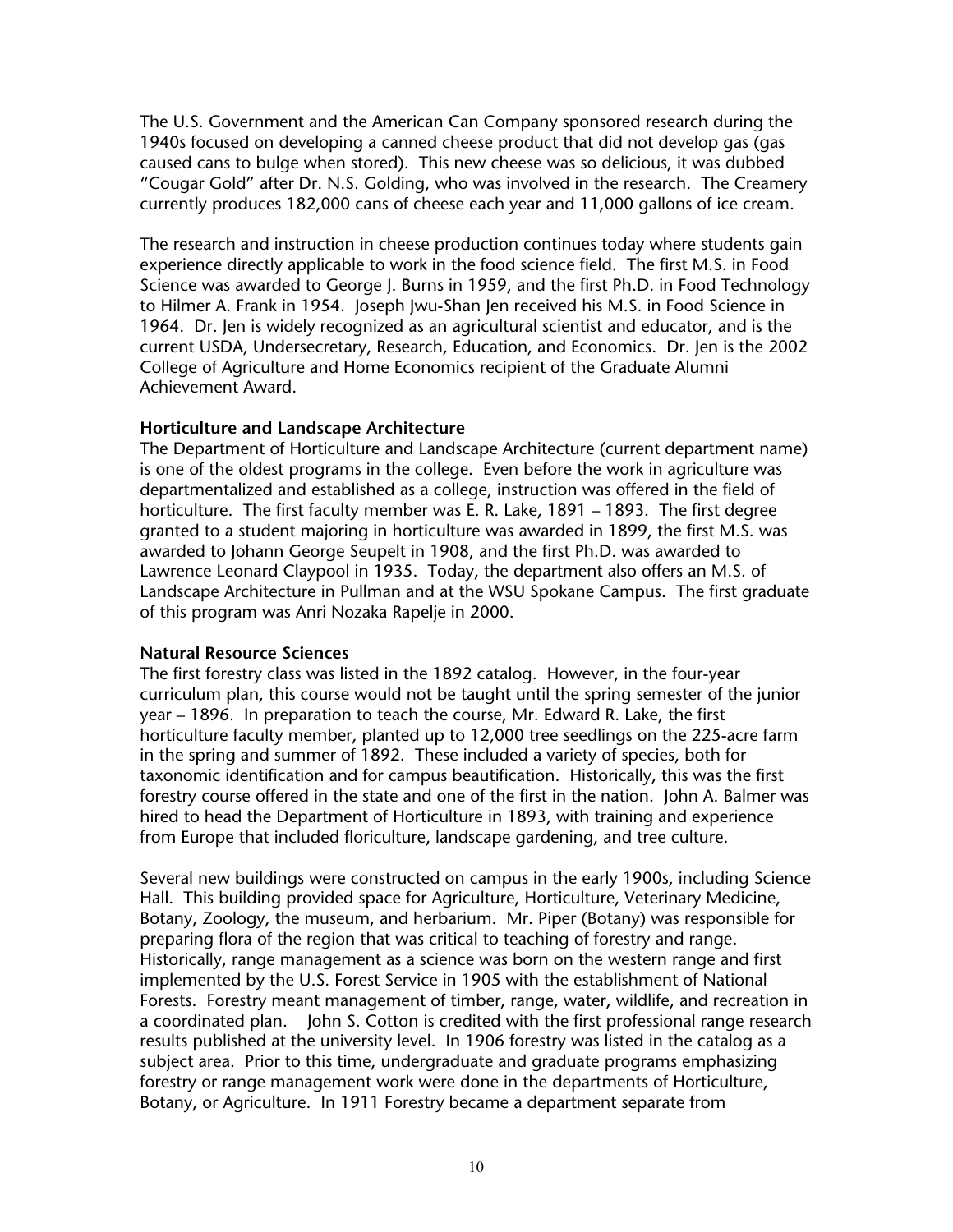horticulture. Eugene S. Hill was the first graduate of the professional forestry program in 1912 with a B.S. in Forestry.

In the 1917 legislature, issues were being raised about the "duplication of teaching or research" at the two major Washington institutions. Forestry was one of the programs cited. The outcome was that the University of Washington was authorized by legislature to conduct teaching and research in solving applied problems and WSC would award no more degrees in forestry, architecture, journalism, or commerce, apparent sites of "duplication." This law was a problem for the WSC program for over 44 years. The department closed in 1918. Edwin H. Steffen arrived on campus in 1918 and continued teaching forestry courses. In 1921 the State Board of Education declared that the college could teach forestry classes, but not award forestry degrees. Forestry classes were justified by the fact that students attending WSC in related fields at the professional level needed access to knowledge available in natural resource management. Graduate degrees in forestry also were denied on the basis of "duplication."

During the 1920s the department became Department of Forestry and Range, offering a four-year curriculum in range management leading to a B.S. in Agriculture and a threeyear program in forestry for a certificate. On March 8, 1961, the 1917 law was amended to allow both universities to teach forest management, but continued to restrict teaching of forest products and logging engineering subjects to the University of Washington. Forestry and Range Management seniors who graduated in the spring of 1962 were the first ever to receive B.S. degrees from the Department of Forestry and Range Management.

In 1957 the E. H. Steffen Research Center was established as the department's field research unit. By 1965 two buildings and two banks of greenhouses were built on the site. In 1965, the Society of Foresters approved accreditation for the program. With this accreditation for the undergraduate program, the faculty applied to the Graduate School for membership. Again, this raised questions with the old 1917 Act. After complete review and testimony, the M.S. in Forestry and M.S. in Range Management were approved in 1968.

According to the department history, the first graduate degree, an M.S. in Forestry, was given to T.S. Goodyear in 1915 – the first, but also the last until the 1960s where the Graduate School lists the first M.S. degrees in Forestry were awarded to Inayat U. Chowdhry in 1969 and David A. Pomerinke in 1970. The first M.S. in Forest and Range Management was awarded to Carl P. Puuri in 1975. The first M.S. in Natural Resource Sciences went to Danny L. Hawkes in 1990, the first M.S. in Range Management to James G. Miller in 1970, the first M.S. Wildlife Biology to James R. Beer in 1941, and the first M.S. in Wildlife Management to Charles F. Yocom in 1942.

## **HOME ECONOMICS PROGRAMS**

#### **Apparel, Merchandising, and Interior Design**

As early as 1914 there were textile and clothing classes and a close cooperation with the Art Department. Research in textiles and clothing began in 1935 with a functional research study of the wearing and heat retention properties of wool-cotton blankets. Later topics included areas of social psychological aspects of clothing, such as the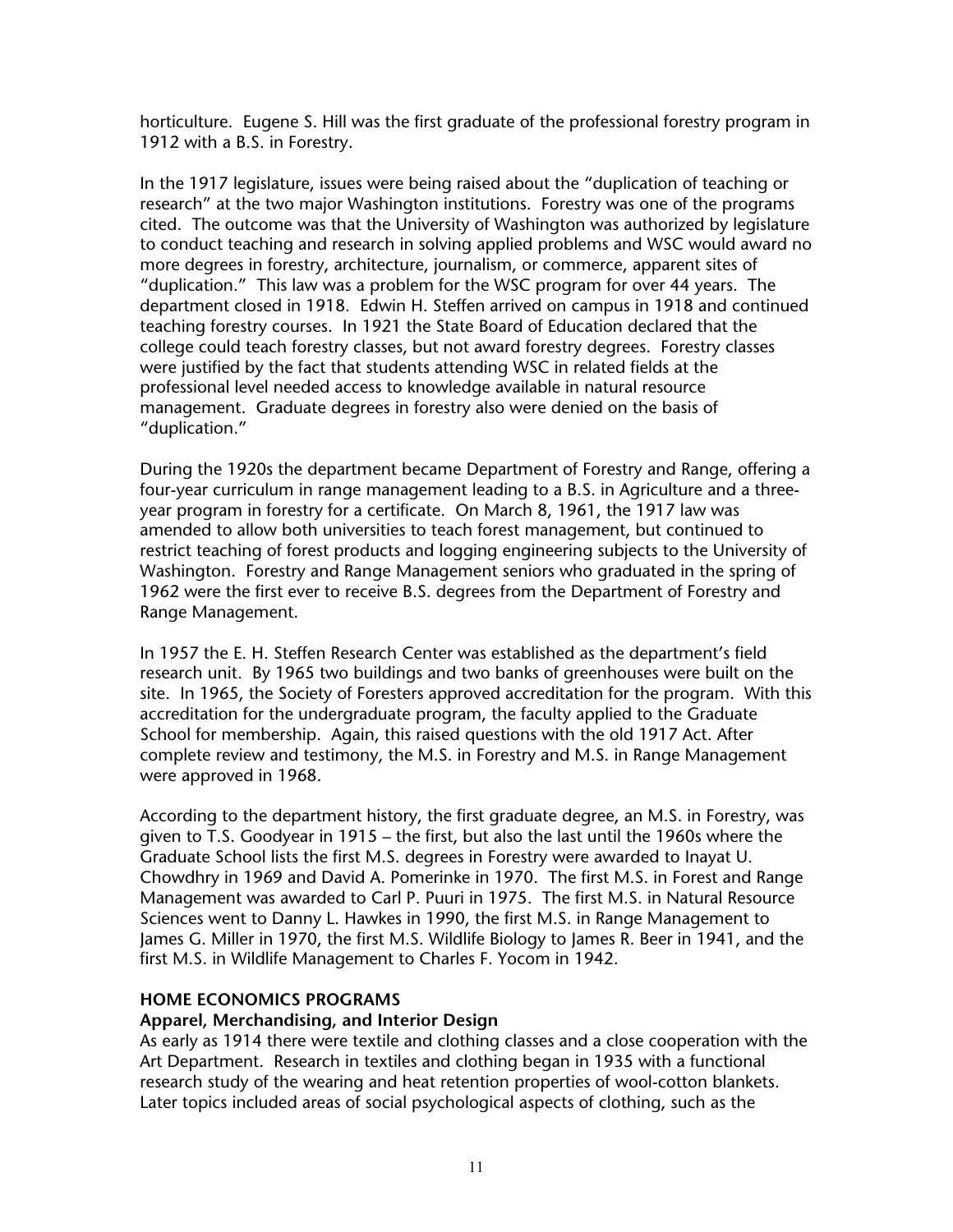relationship of men's attitudes toward clothing to social and political attitudes. In the 1950s testing instruments were added to the textiles laboratory. New methods of clothing construction were introduced to prepare future home economics teachers and extension agents.

As an early component of home economics, interior decoration and home planning expanded, emphasizing courses in consumer economics and housing. The Interior Design program itself was a part of the WSU Art Department until the mid 1960s. In the latter 1960s, interior design, interior decoration, and home planning were programmatically consolidated into one program, forming the Department of Clothing, Interior Design, and Textiles.

The Department of Clothing, Interior Design, and Textiles (CIDT) options included fashion merchandising, design, social science of clothing, textiles, interior design, interior design merchandising, and housing. The focus of the study in CIDT courses was to understand the influence of the environment on behavior and improving the use and aesthetic appreciation of clothing, textiles, and interior spaces. The merchandising options combined courses in clothing and textiles or interior design with economics and business administration, as well as family studies and fine arts. The Interior Design program is a professional program that follows the recommendation of the professional accrediting body. During the 1960s and early 1970s, course offerings were enlarged. The student chapter of the National Society of Interior Designers was organized.

Graduate students in this area received a Master of Arts in Home Economics with an emphasis in the aspects of CIDT and Home Economics that best prepared them to fulfill their professional goals. The first M.A. in Apparel, Merchandising, and Textiles was awarded to Jennifer G. Strait (*Body Image of Plus Size Women)* in 1992. The first M.A. in Interior Design was awarded to Jayne R. Coe in 1968.

## **Human Development**

The history of Human Development, as with the other home economics departments, begins with the Domestic Economy program that was present at the formation of the State College for Washington in 1890. That program included "the study of household economy and management." The College of Home Economics was formed in 1916 with six departments, three of which contained academic roots to Human Development. During 1938 – 1961 Child Development and Family Relations was one of the six departments in the College of Home Economics. Program consolidation in the l960's resulted in the formation of the Department of Child and Family Studies, later was amended to Child, Consumer, and Family Studies.

Throughout first century of its history the program grew from two broadly based courses in child care/feeding and personal adjustments to an array of courses in child development, family studies, pre-school education, and consumer studies. Research areas associated with this department or its predecessors include studies of children and families, consumer and family economics, housing, and home economics education. The first recorded theses in 1918 dealt with home management problems. In 1929, an expansion in Home Economics included a nursery school, a forerunner of the present Child Development Laboratory.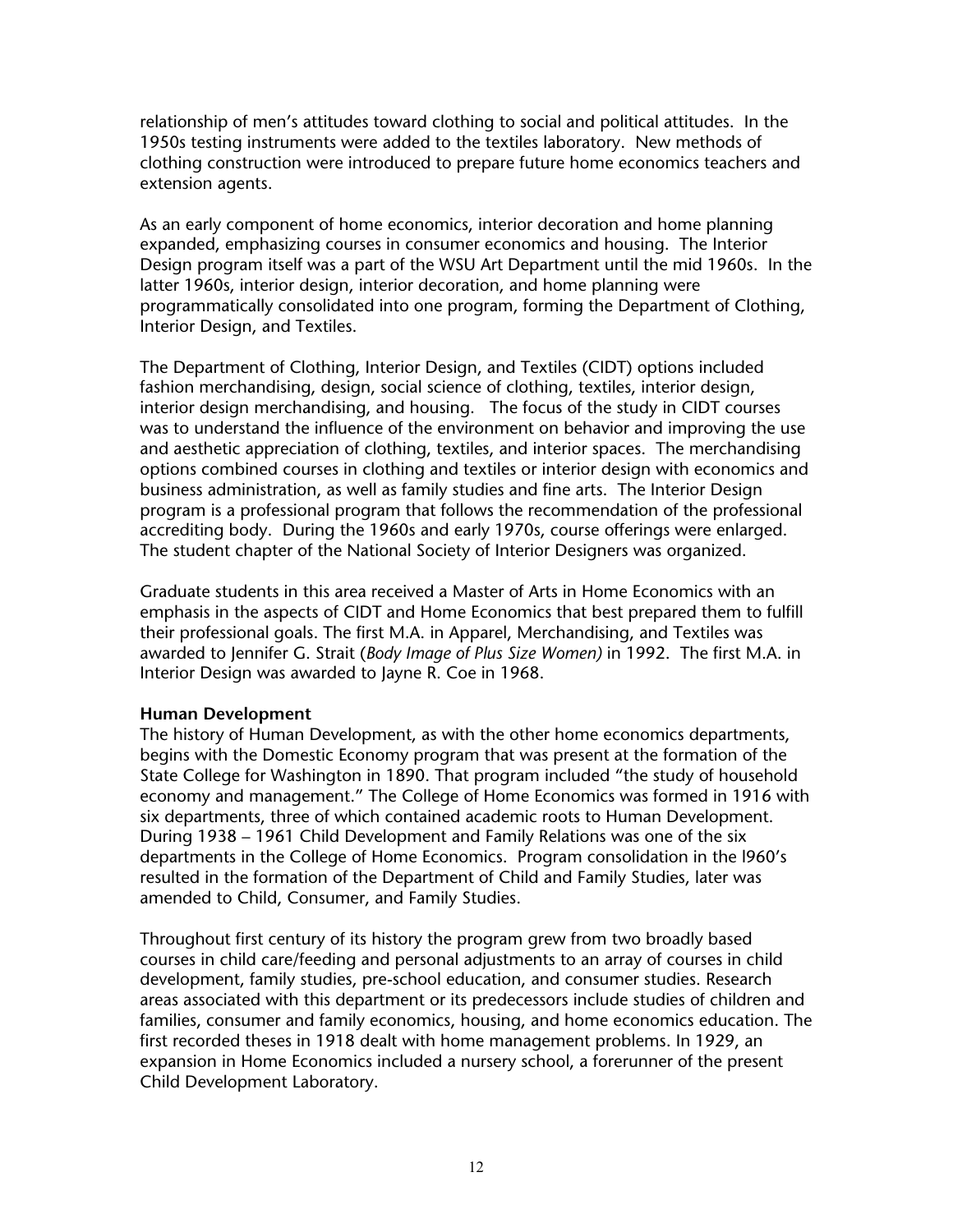In the 1970s and 1980s the department provided four major areas of concentration: child development, pre-school education, family studies, and consumer studies. An increasingly important function was to provide graduate training for all areas. The field experience program was developed to in 1978 to facilitate supervised internships as students increasingly sought human service positions in their communities. The curriculum, which had its beginning in childcare, was broadened to give more emphasis to family life and individual problems through all stages in human development.

In 1982 the College of Agriculture and the College of Home Economics were combined to form the College of Agriculture and Home Economics. In 1992-1993, an examination of the similarity of goals between the Department of Child and Family Studies and the Department of Adult and Youth Education (which included home economics education, extension family life education, and 4-H youth development programs) was undertaken.

Faculty in each of these departments determined that several decades of theory building and research had unified previously disparate areas of intellectual inquiry. It was perceived that early childhood development, consumer studies, home economics education, family studies, youth development, and gerontology shared common concepts, theories, and issues concerned with development across the human life span, and were embedded in family and community contexts.

An extensive revision of the undergraduate and graduate curriculum took place after the merger with 15 new courses being offered, including research methods and research participation at the undergraduate level. Other courses were extensively revised or discontinued in order to offer a more focused curriculum on human development. Courses cover the life span from prenatal and early childhood development to issues associated with aging and death. The new Bachelor of Arts in Human Development was first offered in 1994. Further expansion of the undergraduate program included approval to offer the Bachelor of Arts in Human Development at WSU Vancouver in 1997, and the BA degree was approved as a Distance Degree Programs degree in August 1998.

During the early history of this department graduate students were awarded the Master of Arts in Home Economics and later specialized degrees. The first MA in Home Economics was awarded in 1919 for a study of home management problems "…for a Family of Five with an Income Not Exceeding \$1500 a year". The first MA in Home Economics Education was awarded in 1939. The first MA in Child Development was awarded in 1969. The first MA in Child and Family Studies was awarded in 1986. The Master of Arts in Child, Consumer and Family Studies was awarded at the time of the departmental merger.

During the 1980s the Graduate School developed the Interdisciplinary PhD degree. Lonnie Dunlap, newly appointed Director of Career Services at Northwestern University in Evanston, IL, earned the first Interdisciplinary PhD from the Department.

The graduate program in the former Department of Adult and Youth Education had also followed an evolutionary process. As early as 1955, a Masters degree was offered at WSU, in the College of Agriculture, primarily to provide an appropriate graduate degree for county Extension faculty. In 1975, the Master's in Adult and Continuing Education,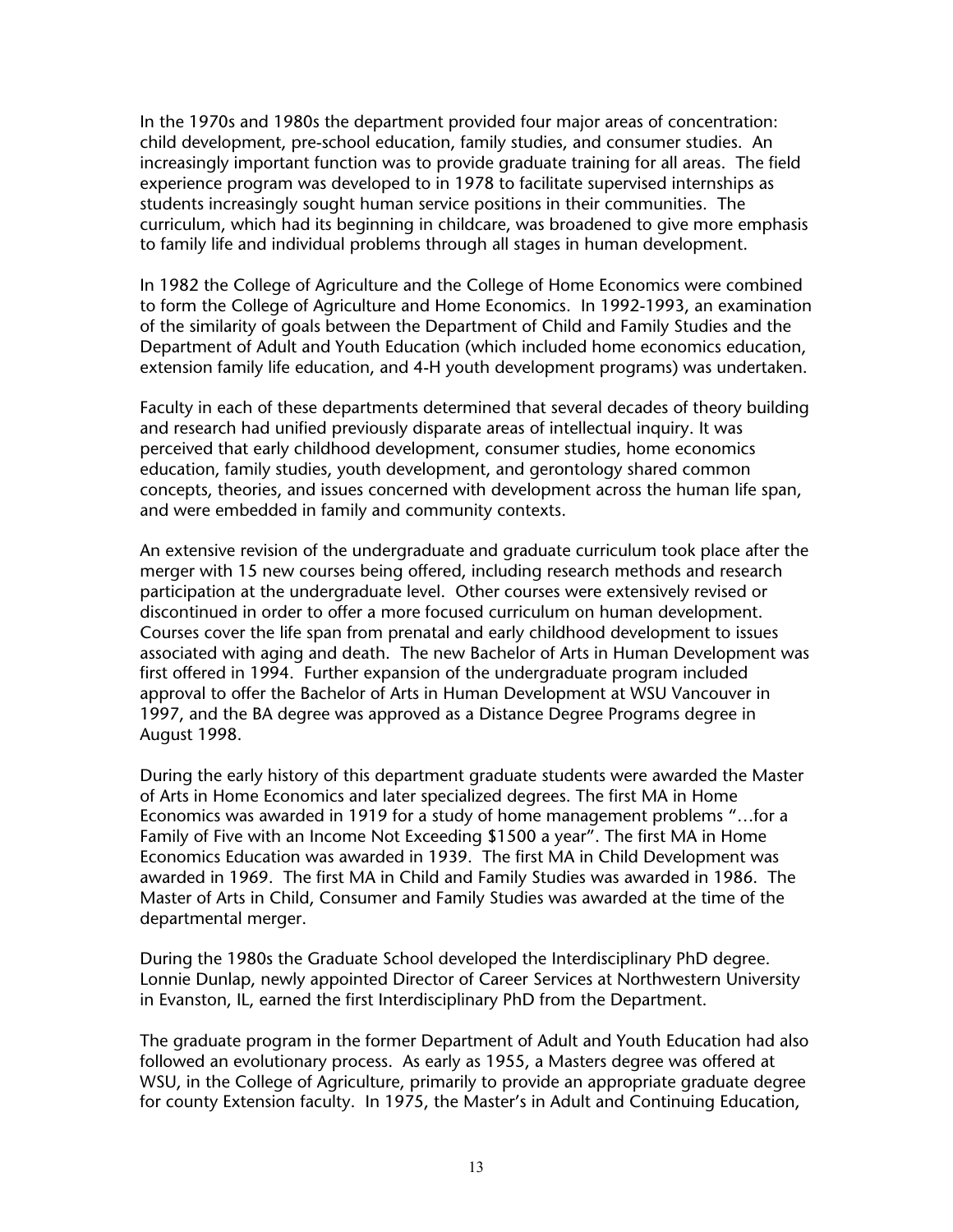MACEd, was created, and broadened to serve all sorts of adult educators. In 1983, the vocational agriculture education and home economics education faculty elected to leave the College of Education and become part of CAHE, bringing with them the Master's in Vocational Technical Education (VTE).

Following the merger of the two departments, previous degrees were suspended and the merged faculty created the Master of Arts in Human Development, approved 1994. The first MA in Human Development was awarded to Christina B. Willett in 1996.

The graduate program addresses the multi-faceted development of individuals from infancy through old age and includes study of the interactions between the individual, family, work, school and community. Through their course-work, research, and practical experiences, students receive integrated training in developmental and family theories, research, and application. Using an applied developmental science approach, the M.A. program provides students with valuable skills (e.g., needs assessment, program development, program evaluation) that prepare them for a wide range of careers in educational and social service settings; the strong research emphasis and thesis experience prepares interested students for Ph.D. programs and careers in research and teaching. *Compiled by Joye J. Dillman, Associate Professor, Human Development, 2002.*

#### **Human Nutrition**

According to the College Catalog published in 1904, "The purpose of this new department (Domestic Economy) is to offer women of the College instruction in the fundamental principles and the practice of domestic science, including the study of foods and cookery, the study of textile fabrics, the making of clothing, and the study of household economy and management. The laboratory method of instruction will be used chiefly supplemented by lectures and recitation."

In 1906, Lucy G. MacKay was presented the first B.S. Degree in Domestic Economy. She had previously graduated in pharmacy and also completed requirements for a degree in botany. Graduates from 1907 – 1909 included Josephine McCann, who in 1908 started Home Economy in the Olympia schools; Leila Hunt, WSC faculty member for 41 years and retired as chairman of the Foods and Nutrition Department in1949; and Elmina White, longtime home economics extension worker, for whom White Hall was named.

In 1912 Josephine Berry was named professor of nutrition and head of the department. Under her leadership the department changed its name to "Home Economics." The curriculum was reorganized to include prerequisites in fine arts, chemistry, and bacteriology. In 1914 Agnes H. Craig succeeded her until 1919.

Between 1919-1937 the faculty included two instructors in institutional management and three dietitians who were responsible for meal service in the dormitories. The first student dietetic internship was given to Dorothy L. Killian for study at Johns Hopkins Hospital in 1929.

During Velma Phillips' term as dean (1938-1961), the emphasis in research work in foods and nutrition shifted from animal studies to human nutrition. Research was on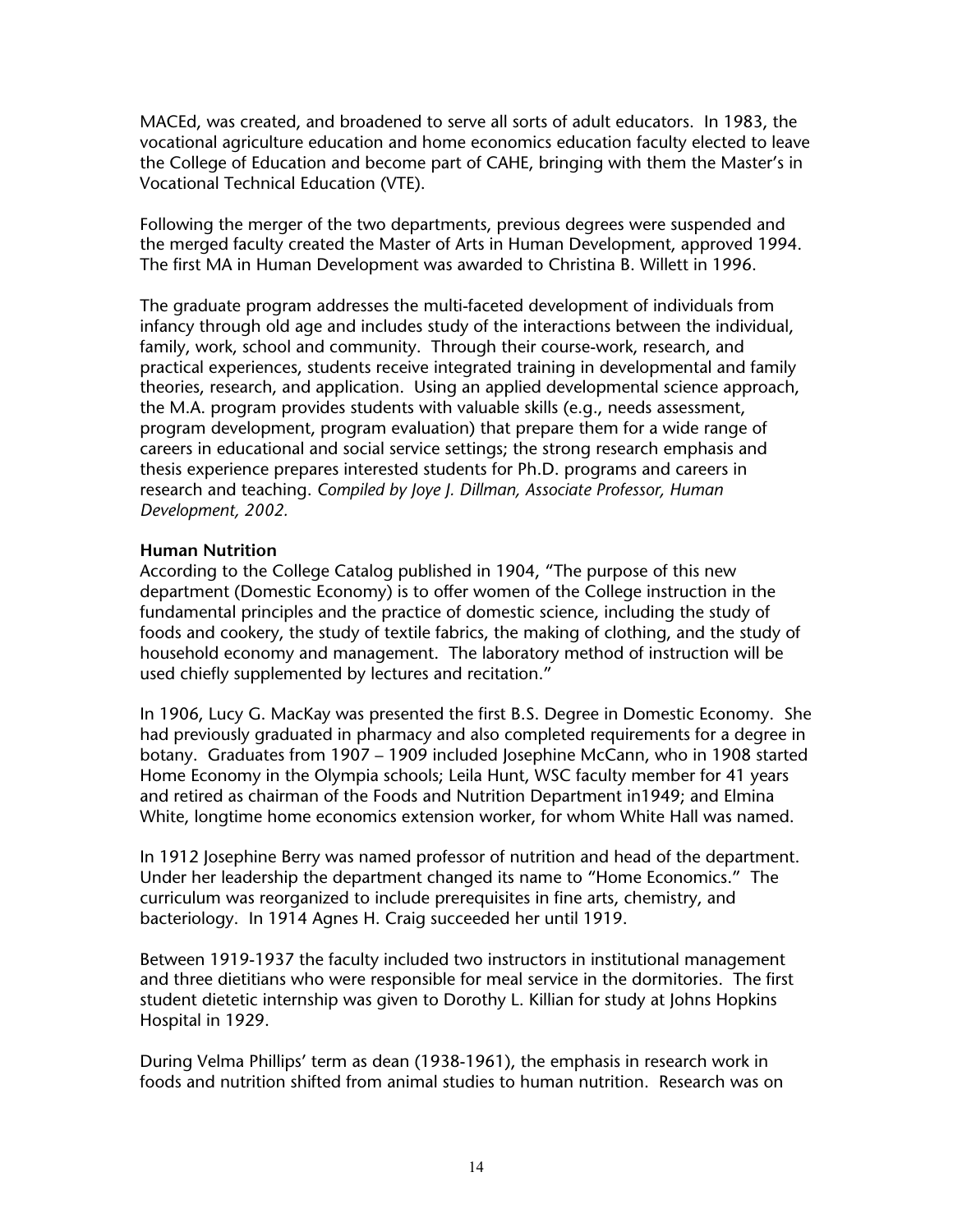the use of the food crops of Washington and understanding the nutritional needs of the people.

In the 1960s, the College of Home Economics was reorganized into three departments – Child and Family Studies; Clothing, Interior Design, and Textiles; and Foods, Nutrition, and Institution Management. This reorganization was made to unite faculty with common concerns. The dietetics program increased six fold, with students taking internships throughout the country. In 1968 White Hall was redesigned to provide space for senior and graduate level research and teaching of foods and nutrition. The nutrition facilities provided for studies with human subjects and excellent analytical laboratories. This remodeling of facilities supported the training of graduate students in the approved Ph.D. program in nutrition and in the sciences.

In the 1970s, the Coordinated Undergraduate Option in Dietetics was developed with clinical experience equivalent to dietetic internships provided during the junior and senior year. The traditional Dietetics Option with specialization in general dietetics or food service management was also offered, as well as food-related business and communication, and nutrition research. In 1977-1978, twenty-one graduate students were working towards degrees. Students could receive a Master of Science in Home Economics with specialization in foods, human nutrition, or food systems management. Some students were in the graduate program in nutrition, which was administered jointly by the Departments of Animal Science and Foods, Nutrition, and Institution Management. The Department of Food Science and Technology, College of Agriculture offered M.S. or Ph.D. degrees in Food Science, in cooperation with the Department of Foods, Nutrition, and Institution Management, College of Home Economics.

The first M.S. in Nutrition degrees were awarded to Nancy Duran and Merri L. Dobler in 1991 and the first Ph.D. in Nutrition to Arol D. Howes in 1969.

# **GRADUATE and RESEARCH PROGRAMS**

## **Institute of Biological Chemistry**

Washington State University's College of Agriculture and Home Economics established the Institute of Biological Chemistry (IBC) in 1980 to pursue fundamental research in molecular biology and the biochemistry of plants. The Institute was formed out of the former department of Agricultural Chemistry. Although studies are conducted in a variety of areas, work at the Institute focuses on basic plant research that has potential applications in forestry and agricultural biotechnology. The Institute focuses on graduate education and research. Current faculty research interests include the general areas of plant molecular biology, genetic engineering, photosynthesis, plant defense mechanisms, plant-pathogen interactions, and natural products metabolism, as well as the traditional fields of biochemistry.

Over the years, the Institute has grown to include more than 150 researchers, encompassing visiting professors, postdoctoral fellows, graduate and undergraduate students, and technicians in nine programs. The faculty publish more than 100 papers in refereed journals and publications each year, and several have significant editorial duties for the major scientific publications on plant research.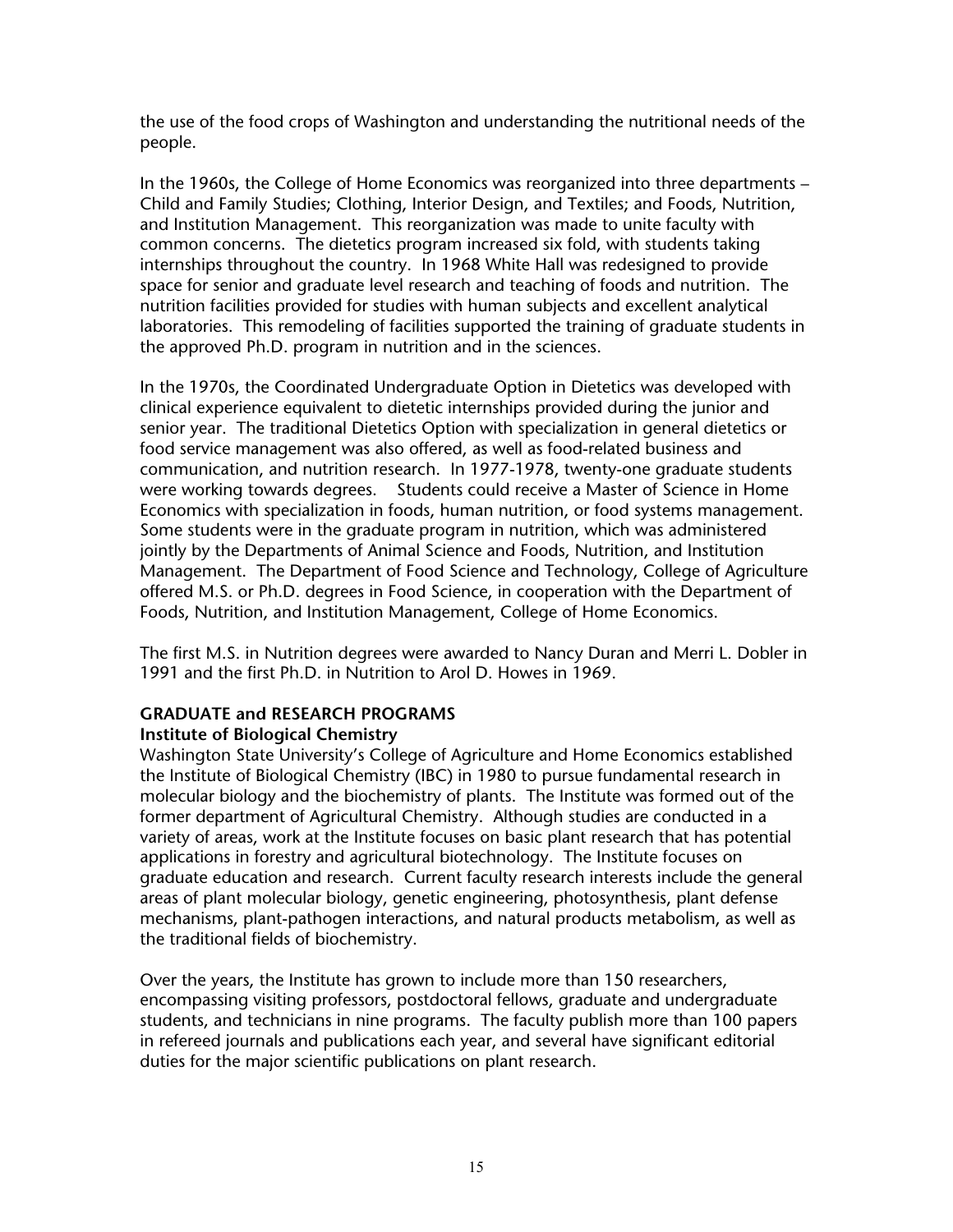Because of its outstanding faculty and research programs, the Institute attracts more than \$5 million per year in federal and private funding. This funding helped to establish an interdisciplinary Plant Biochemistry Research and Training Center that involves faculty in several departments. The primary goal is to train current and future generations of plant scientists.

One of the Institute's greatest strengths is its reputation as a training facility for outstanding young scientists. Plant researchers from all over the world come to the Institute for advanced training and collaborative research with the Institute's faculty. Private industry seeks out the Institute's expertise and experience in issues relating to plant biotechnology and agricultural production, and provides the Institute with more than \$1million a year in contracts and private donations to support its research activities.

The various programs of the Institute provide opportunities for graduate students to obtain advanced degrees in biochemistry, chemistry, genetics and cell biology, plant physiology, botany, microbiology, horticulture, and the allied agricultural and biological sciences. *Compiled by David Clark, Institute of Biological Chemistry, September 2001.* 

## **Plant Pathology**

Harry B. Humphrey taught courses on "Fungi" in 1909 and in 1911 he was listed as "Professor of Plant Pathology." A Department of Plant Pathology was established in the Experiment Station in 1911 with Humphrey as "Plant pathologist in charge." Humphrey left the institution in 1913. F. D. Heald was hired in 1915 to begin a long and distinguished career (1915-1941) in plant pathology. In 1918 plant pathology was elevated to a department entirely separate from botany. In 1930 George D. Ruehle received the Ph.D. in Plant Pathology, one of the first doctoral degrees awarded by the institution.

Plant Pathology has been in the forefront of research and education since the very earliest days of the college. In 1919 Edward C. Johnson, a cereal pathologist with the USDA, assumed duties as Dean of the College of Agriculture and Director of the Agricultural Experiment Station. This program had a statewide presence early on. In 1923 D. J. Crowley was hired to head the cranberry laboratory at Long Beach to conduct investigations on diseases and insects of cranberries in that region. In 1927 G. A. Newton was appointed to the Western Washington Experiment Station in Puyallup, and E. L. Reeves was stationed at Wenatchee to work on diseases of tree fruits.

Today, the program has a national and international reputation for the quality of its research, graduates, and faculty. Thirteen current or former faculty members or students have been president of the American Phytopathological Society and one president of the Mycology Society of America. Between 1922 and 1990, 246 M.S. and Ph.D. degrees were awarded, and from 1990 and 2001, 31 M.S. and 29 Ph.D. degrees have been awarded.

The complete history of the Plant Pathology Department can be found on the following departmental web site: http://plantpath.wsu.edu/aboutplantpath/history.htm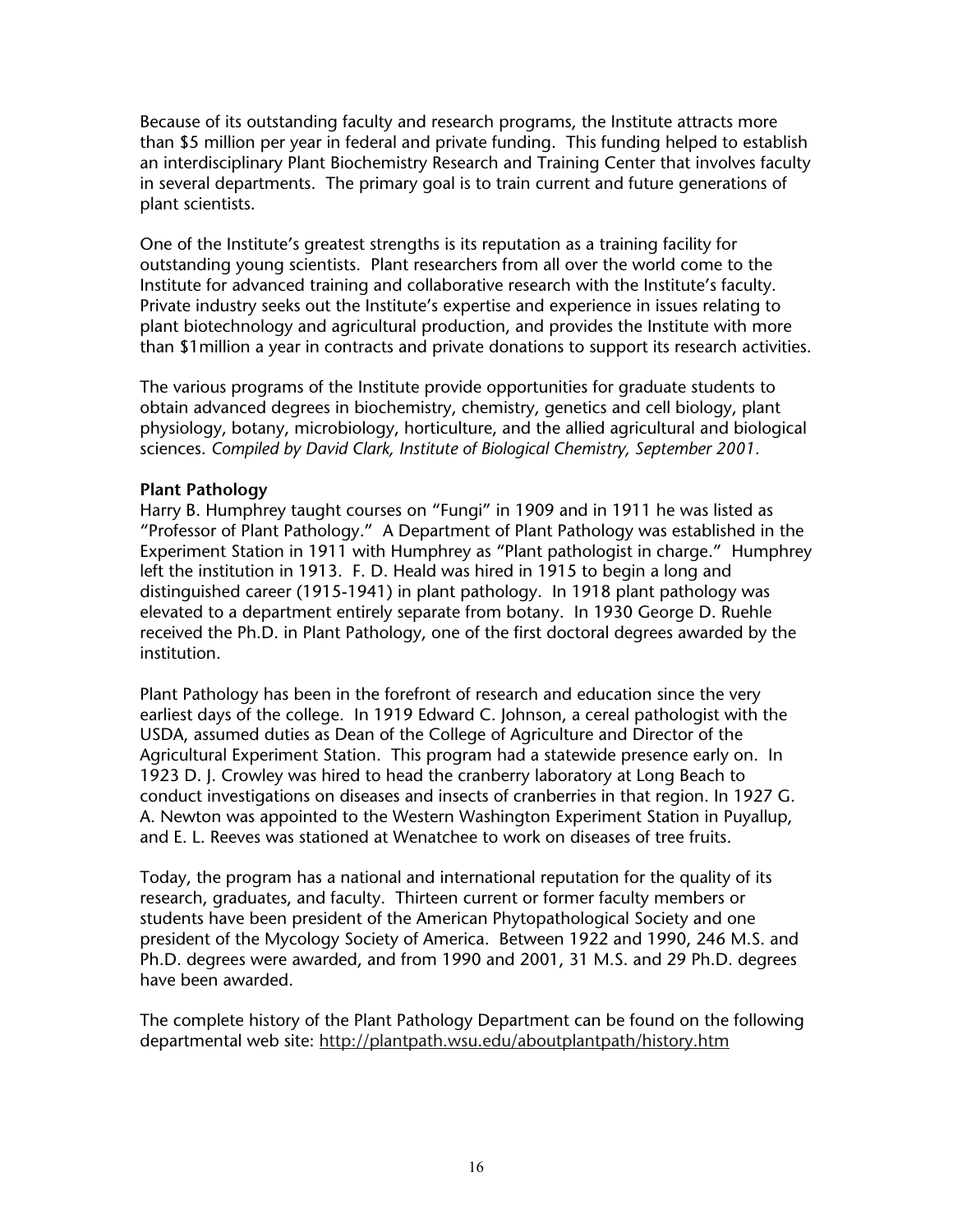## **Plant Physiology**

Washington State University has a well-earned reputation for excellence in plant biology and a commitment to training the next generation of scientists in the fields of plant biochemistry and plant biotechnology. The Graduate Program in Plant Physiology (GPIPP) was established, calling on the resources of several departments in CAHE and the College of Sciences to meet its teaching and research training goals. Most students entering the program are enrolled for the Ph.D. degree and have the opportunity to work with excellent faculty and professional postdoctoral scientists. GPIPP includes 23 research and teaching faculty, who are recognized as some of the nation's best scientists. Four of them have been elected Fellows of the National Academy of Sciences, and collectively they hold 11 additional positions as Fellows or Honorary Members in other national and international scientific organizations.

The GPIPP faculty provide graduate students with opportunities to become first-rate researchers in biochemical, molecular, and cellular plant biology, recognizing that a diverse range of knowledge and skills are needed to succeed in the contemporary research arena. For this reason, GPIPP's academic programs provide strong training in the full spectrum of sub-disciplines that constitute modern plant physiology.

GPIPP graduate students are fortunate to be able to complete their Ph.D. investigations in extremely active research laboratories. Working alongside the many postdoctoral scientists and research technicians that collaborate on the faculty's grants or are supported by their own NIH and NSF Postdoctoral Fellowships enhances their scientific development and problem-solving abilities.

Students are recruited into GPIPP from universities throughout the U.S. and internationally. Currently, 20 students are enrolled. The dual emphasis of the program on excellence in teaching and research training provides an ideal environment for intellectual development of our students. The quality of our graduates is exemplified by both their publication of high-quality research papers and by their success in the job market after graduation. Recent graduates have obtained positions as postdoctoral researchers, as assistant professors, or as research scientists with government agencies and biotechnology research companies. K. V. Venkatachalam received the first M.S. in Plant Physiology in 1986 and Paul Richard Ebert received the first Ph.D. in Plant Physiology in 1987. *Compiled by John Browse, Plant Physiology, September 2001.*

## **JOINT PROGRAMS**

## **Rural Sociology**

Rural Sociology offers support courses to majors within the College of Agriculture and Home Economics and a minor, but currently does not offer an undergraduate or graduate degree program.

## **Statistics**

The Program in Statistics resulted from a July 1, 1986 merger of Biometry/Statistical Services in the College of Agriculture and Home Economics and the Program in Statistics in the College of Sciences (COS). The program has faculty in CAHE, College of Business and Economics (CBE), COS, and the College of Pharmacy (CP), as well as adjunct faculty at each of the branch campuses. The objective of the merger was to provide a central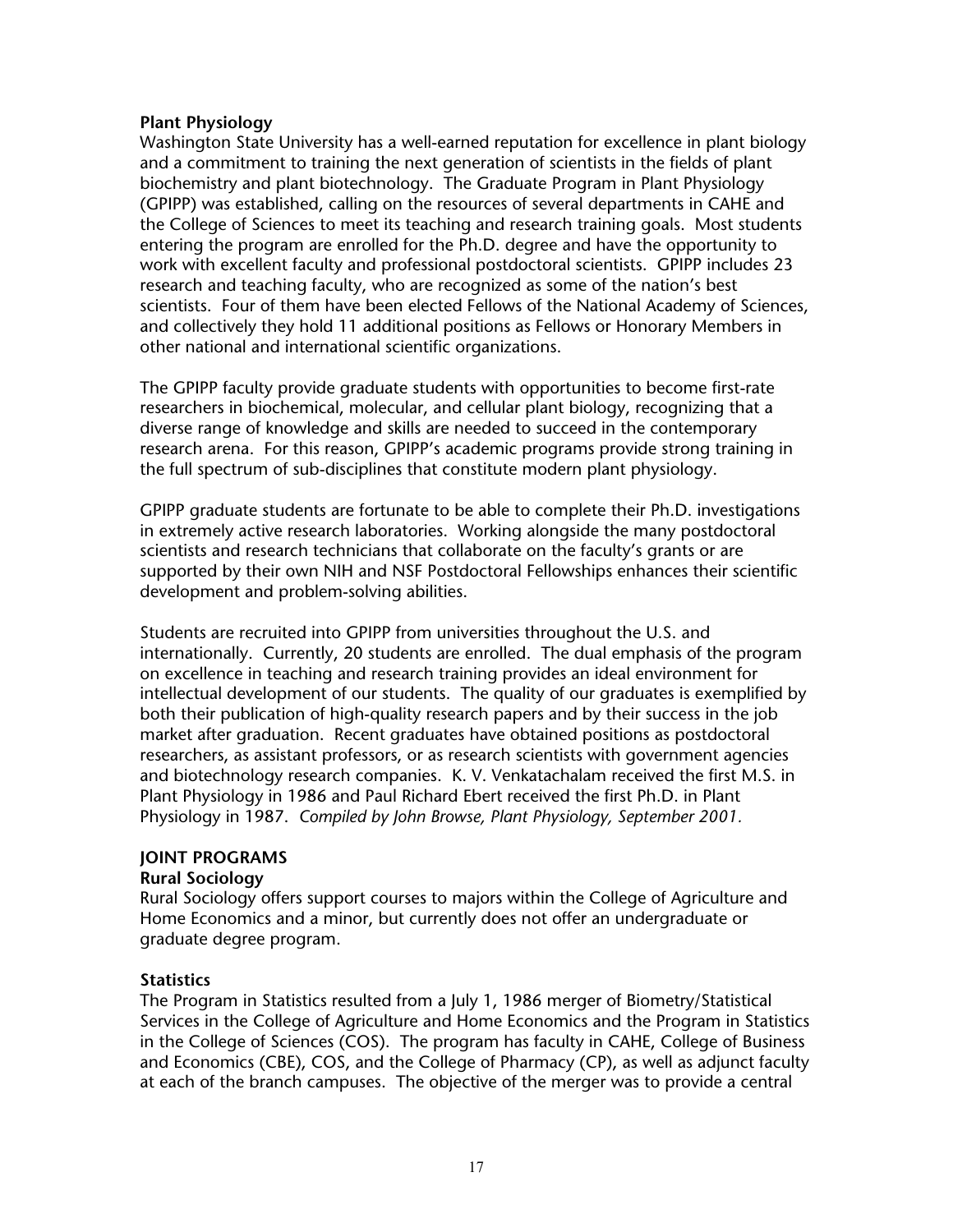focus point for statistical research, teaching, and consulting throughout the WSU system.

Since its inception, the program has done much to foster the growth of statistics at WSU. A broader and better-coordinated array of statistical service courses has been and is currently being created at both the graduate and undergraduate levels to more fully meet the needs of students at WSU. Program faculty have been more centralized in the single facility in Neill Hall. An M.S. in Statistics was established in 1992, which has to date graduated over 50 students.

During the past five years, the program has continued to develop and improve its undergraduate and graduate service courses through the use of client-department needs surveys and the increased use of technology in the classroom as a means to convey course information to students. The M.S. program continues to prosper, as more than 30 students have received degrees during the past five years. New courses have been introduced and M.S. degree requirements have been changed to reflect modern trends toward the computational development of new methodology and theory. The program excels in the area of statistical consulting. The faculty continue to be active in research, as all regularly publish in statistical journals and participate in professional activities, such as serving on editorial boards, attending conferences, holding offices in professional organizations, and refereeing.

The first M.S. in Statistics graduate was Juan Carlos Reberte Gatti, on December 7, 1993. Carlos Reberte came to WSU from Uruguay, and now works for American Express, Phoenix. He also received a Ph.D. in Agricultural Economics. *Compiled by Michael Jacroux, Chair, 2001.*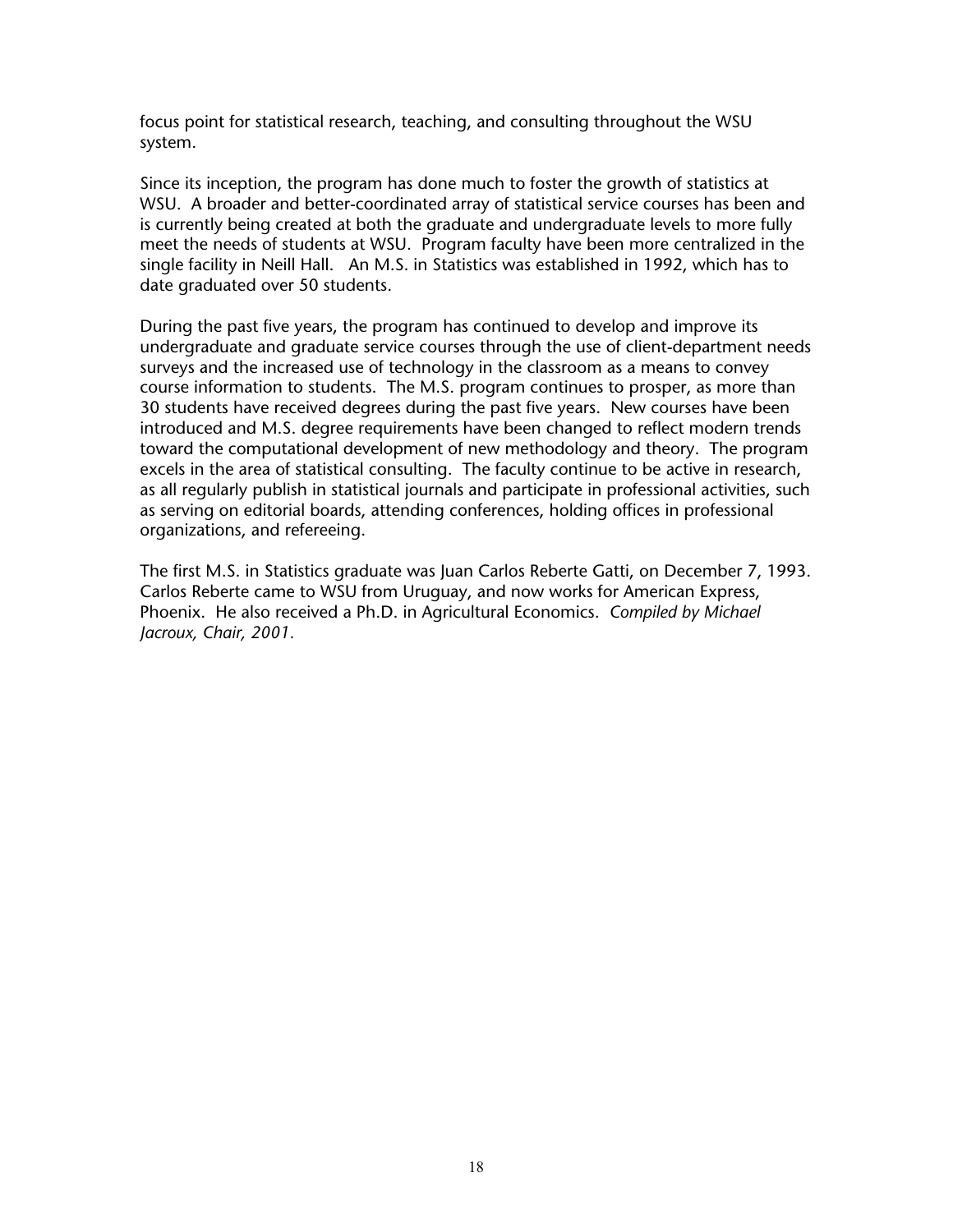#### **References:**

"A Heritage for the Future: A Brief History of 75 Years of Home Economics at Washington State University, 1903-1978." Alberta D. Hill, Dean, Dorothy Halverson, and others. March 1978.

"A History of The Dairy Department at WSU (1892 to 1961). J. C. Knott. 1961.

"A History of The Department of Forestry and Range Management: The First 100 Years." Grant A. Harris. In Progress -1999.

"Animal Sciences at Washington State University: A Historical Sketch of the First 100 Years." Richard Johnson and others.

"Centennial Information from Department of Plant Pathology." Jack D. Rogers. 1988.

"Century of Graduate Education at Washington State University, 1902-2002." Graduate School, WSU. 2001.

"Creating the Engaged University, Iowa's Model for Change." Bill Silag and Ann Fields. Iowa State University. 2001.

"Creating the People's University: Washington State University, 1890-1990." George A. Frykman. 1990.

"Department of Human Development Self-Study Report for Northwest Association of Schools and Colleges Accreditation." Ad Hoc Self-Study Committee, Joye Dillman, Chair. February 1978.

Documents related to the proposal to combine the MACEd and VTE degrees into a CVE (Continuing and Vocation Education) degree.

"Evolution of Agricultural Economics." A. H. Harrington.

"History of Crop and Soil Sciences." B. Rodney Bertramson and others

"History of the Department of Plant Pathology." G. W. Bruehl.

Joye Dillman, "Institutional Memory"

"People and Places." NASULGC. 2001.

"Plant Pathology-Agronomy Relationships at WSU 1949-1979." B. Rodney Bertramson. 1997.

"Some Early Entomologists at Washington State University." H. S. Telford. June 1990.

 "Spillman, Gaines and Vogel: Building a Foundation." Stephen S. Jones and Molly M. Cadle. Wheat Life, 1996.